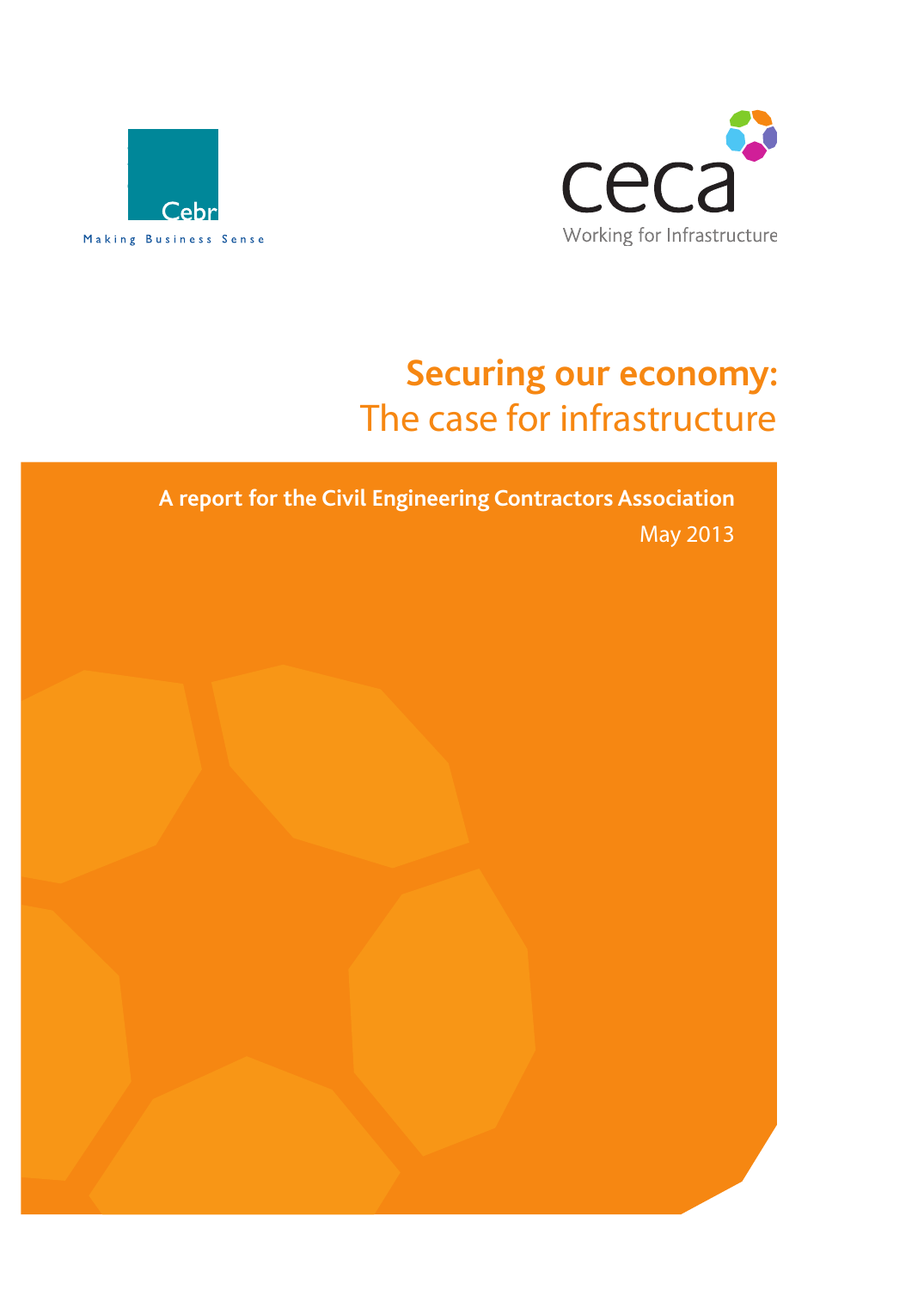### The Civil Engineering Contractors Association is the representative body for companies who work day-to-day to deliver, upgrade, and maintain the country's infrastructure.

With more than 300 members split across Scotland, Wales and six English regions, CECA represents firms who together carry out an estimated 70-80 per cent of all civil engineering activity in the UK, in the key sectors of transport, energy, communications, waste and water.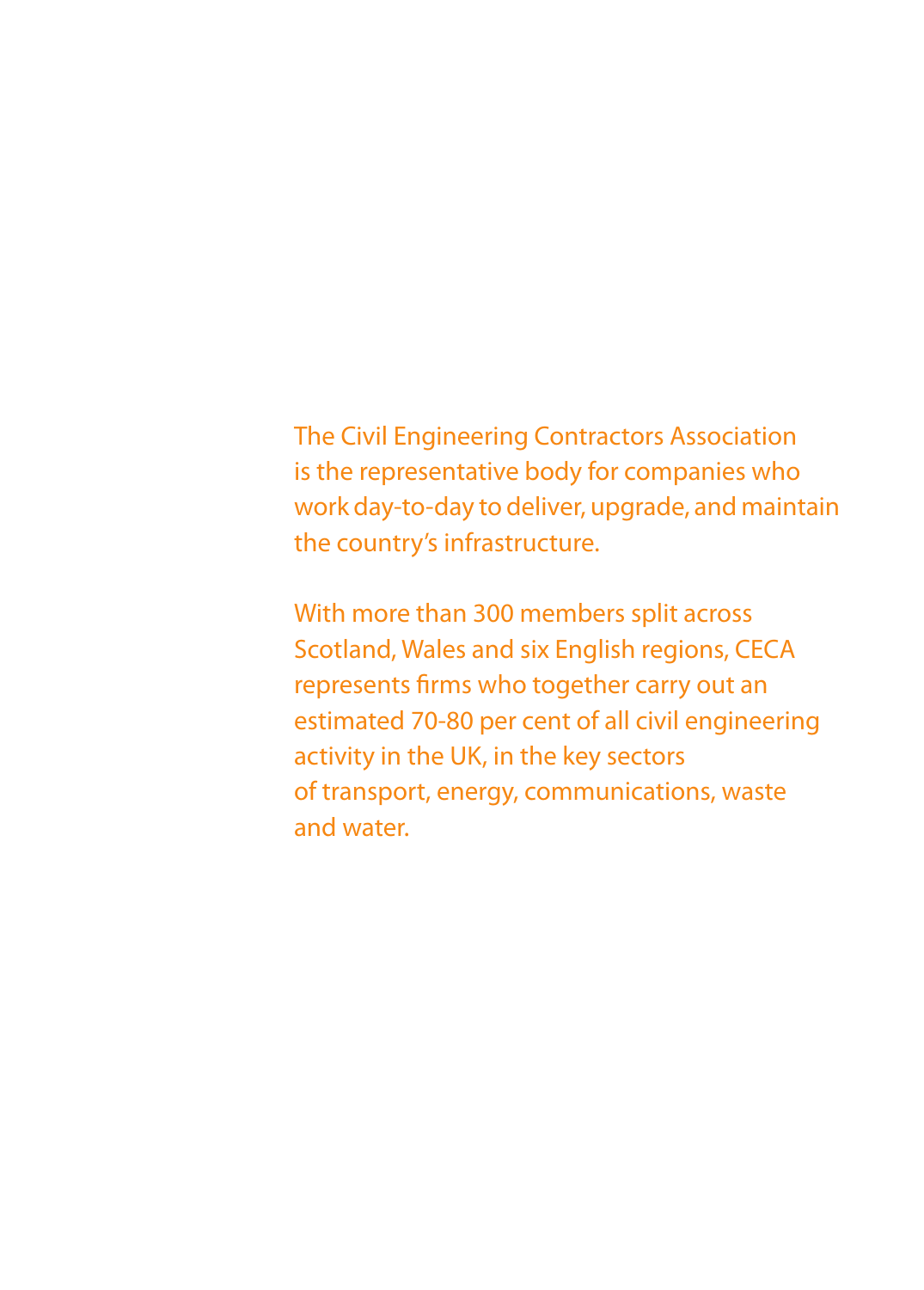### **Securing our economy:** the case for infrastructure

# A report for the Civil Engineering Contractors Association

### **Contents**

| Foreword                         |                |
|----------------------------------|----------------|
| <b>Recommendations</b>           |                |
| <b>Executive summary</b>         |                |
| Introduction                     |                |
| Key findings                     | 2 <sup>c</sup> |
| Authorship, disclaimer and notes | フフ             |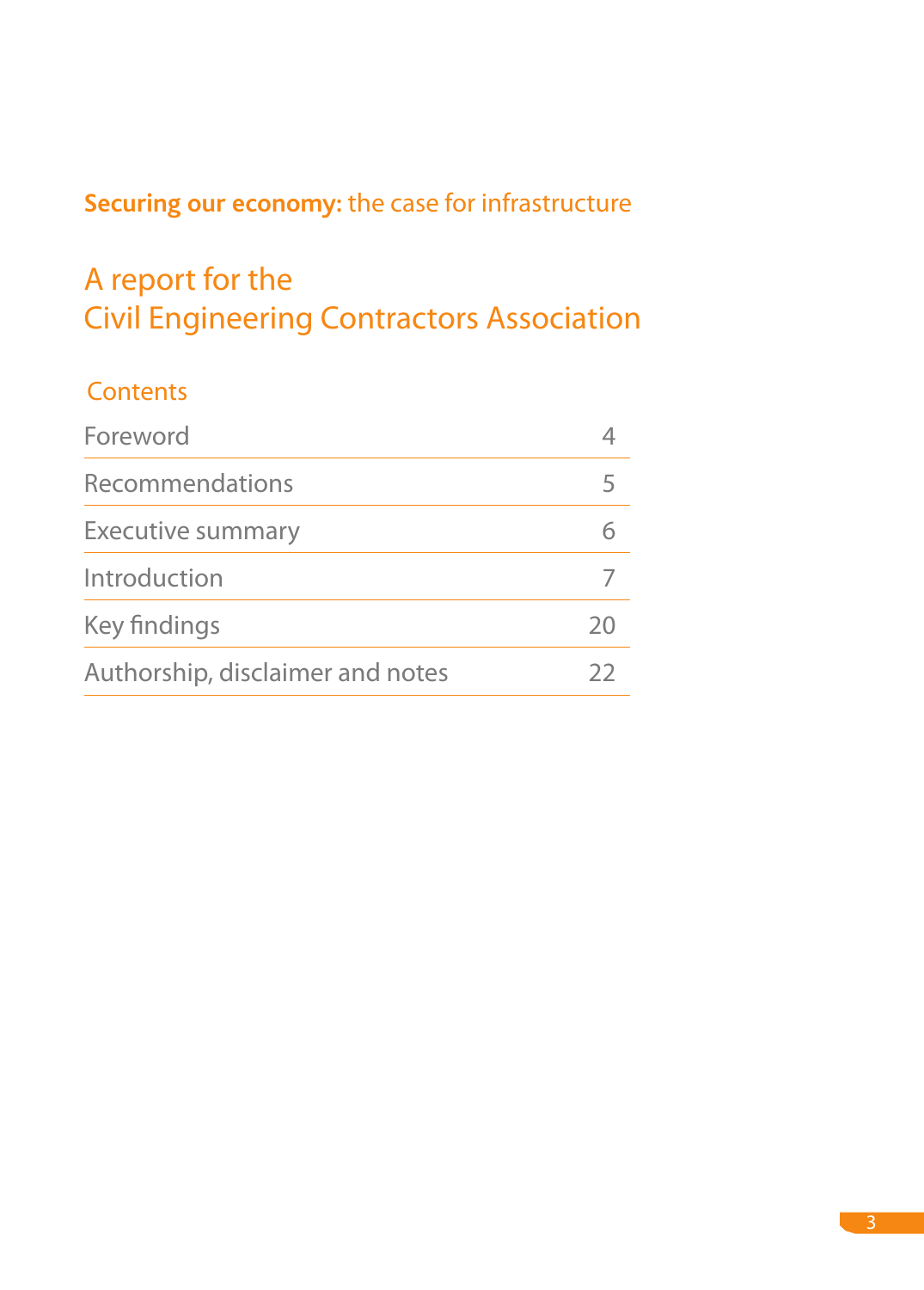### Foreword

The economic crisis faced by the UK has renewed focus on the country's infrastructure, and the potential role that improving our national transport and utilities might play in reinvigorating growth.

There is consensus among all main political parties about the need to invest in infrastructure. Meanwhile the business community is crying out for more to be done to address congestion on the roads and to improve energy and communications capability.

Behind the politics there is also widespread evidence of the positive impact that infrastructure creates. However this evidence comes from a wide range of sources, making it difficult to establish a detailed picture of the benefits that arise.

It was for this reason that, as the representative body for companies who maintain and upgrade the country's infrastructure, the Civil Engineering Contractors Association asked Cebr to investigate this existing evidence and assess the economic impact of infrastructure. For the first time we hoped it would be possible to articulate the full benefit our industry provides in a single, robust document. We believe this report provides that compelling case for our sector, while also offering a warning about the risks associated with any decline in activity.

We hope that it will influence thinking among those who own and manage our national infrastructure. The lessons from this report lead us to a number of clear recommendations, identifying how the UK can secure the future of its economy by achieving the best possible outcomes from investment in infrastructure.

#### **Mark Roper**

Managing Director Civil Engineering Contractors Association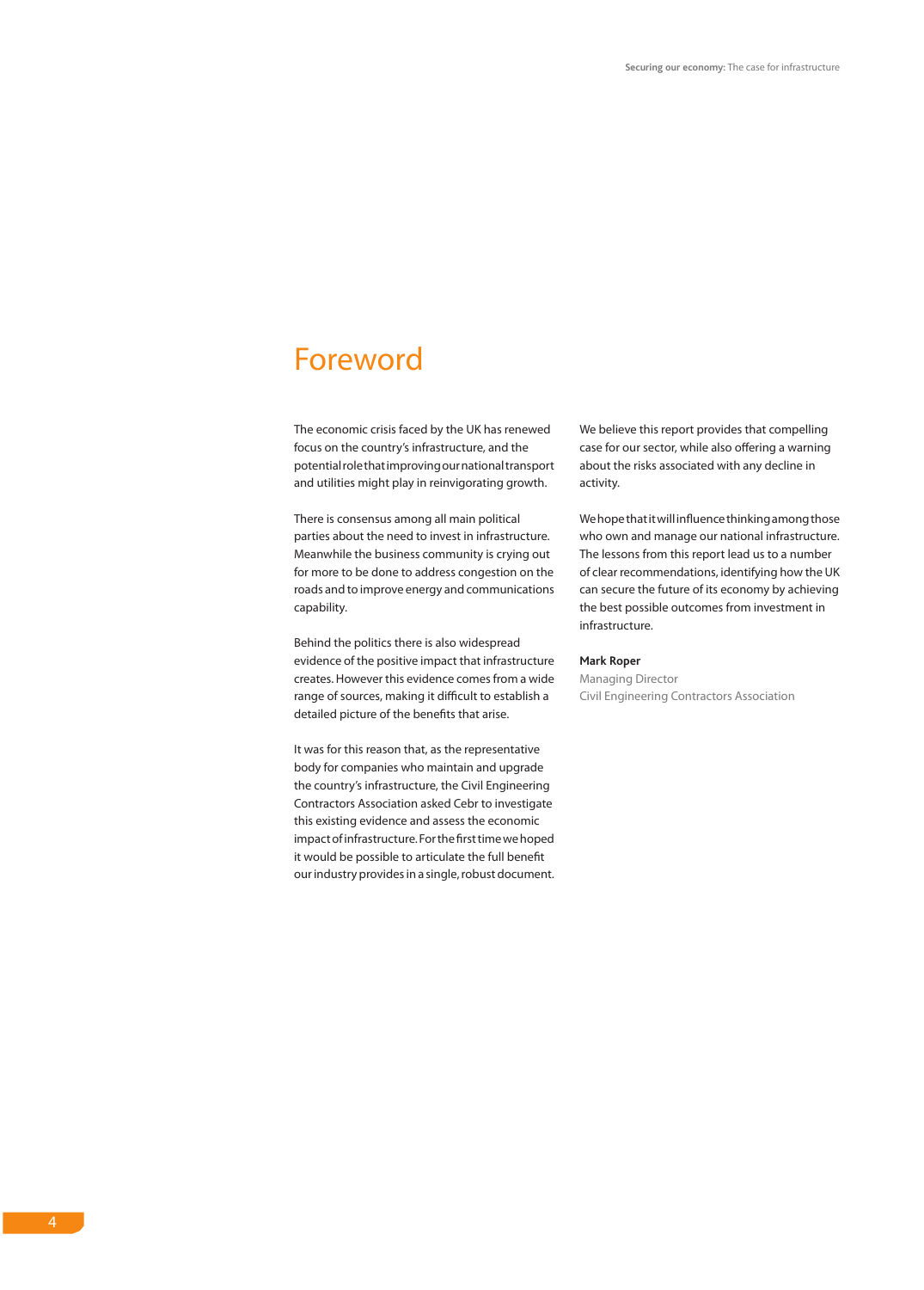### Recommendations

- 1 UK Government to establish a formal threshold for new infrastructure investment, ensuring that it does not fall below 0.8 per cent of GDP, the level at which significant detrimental impacts are created for the wider economy.
- 2 UK Government to target new infrastructure investment to be at or above 1 per cent of GDP over the coming five years, to stimulate growth and close up the gap in the quality of UK infrastructure compared to international competitors.
- 3 UK Government to create an independent body to analyse strategic challenges facing the UK, and to identify how infrastructure can play a part in resolving these concerns.
- 4 UK Government to promote prudential borrowing for local authorities to address their highways maintenance backlog through a one-off national programme of intensive improvements to local roads, significantly reducing the long-term cost of maintaining the network.
- 5 UK Government to commit to a clear, long-<br>
10 term energy policy that provides certainty about the types of investment that will be required to update the UK's generation and transmission capacity, releasing significant private sector energy development.
- UK Government to develop a preparation pool 6 of infrastructure projects that can be rapidly delivered, following a model successfully implemented by the Scottish Government.
- 7 UK Government to expand the reduced 'project rate' of the Public Works Loan Board from one to three projects per Local Enterprise Partnership in England, and implement by November 2013. Require authorities drawing on the rate to demonstrate substantial private sector co-investment in funded projects.
- 8 Industry to work with Government in England, Scotland and Wales to identify and resolve non-financial barriers that are blocking construction of local infrastructure projects.
- 9 UK Government to develop a new model for the ownership and management of the English strategic roads network, focussing on providing long-term certainty over the investment required in the network to ensure that it is able to meet future demand in an affordable manner.
- 10 UK Government to make an early commitment to commence work to Crossrail 2, having completed existing tube upgrade programme, addressing the long term transport capacity issues in London.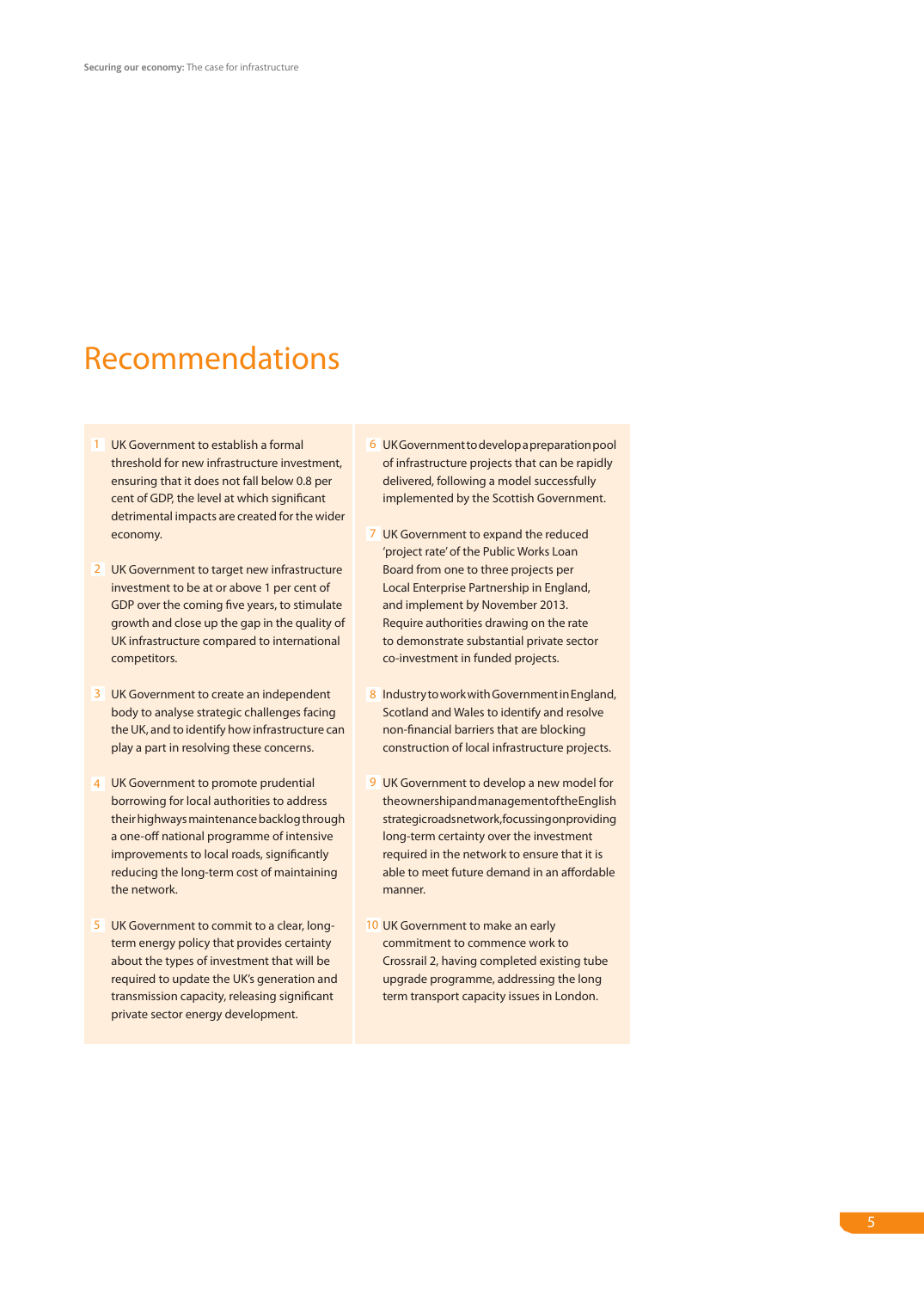### Executive summary

"Average annual GDP could have been 5 per cent higher between 2000 and 2010 if the UK's infrastructure matched that of international competitors"

This Cebr report, written on behalf of the Civil Engineering Contractors Association, analyses the role that infrastructure investment plays in supporting the UK economy. Our findings show that investment in the UK's transport and utility networks can significantly boost the economy and create jobs.

We also looked at the costs of the UK having infrastructure that falls short of the highest international standards. We find that having relatively low quality infrastructure cost the UK economy significantly over 2000-10. We forecast that improving infrastructure quality could accelerate economic growth in the future.

Cebr's overall conclusion is that there are demonstrable and significant economic and labour market impacts which arise from infrastructure investment. Planned infrastructure projects could also lead to faster economic growth, if they improve infrastructure quality.

#### **Our headline findings are as follows:**

- For each 1,000 jobs that are directly created in infrastructure construction, employment as a whole rises by 3,053 jobs;
- For each £1 billion increase in infrastructure investment, UK-wide GDP increases by a total of £1.299 billion;
- Every £1 billion of infrastructure construction increases overall economic activity by £2.842 billion;1
- UK GDP could have been five per cent higher, on average, each year between 2000 and 2010 if our infrastructure had matched that of other leading global economies.
- The cost of the UK's having infrastructure which fell short of typical developed economy standards was £78 billion each year between 2000-10.
- If we fail to bring UK infrastructure up to the standard of other developed economies, by 2026 this could create a annual loss to the economy of £90 billion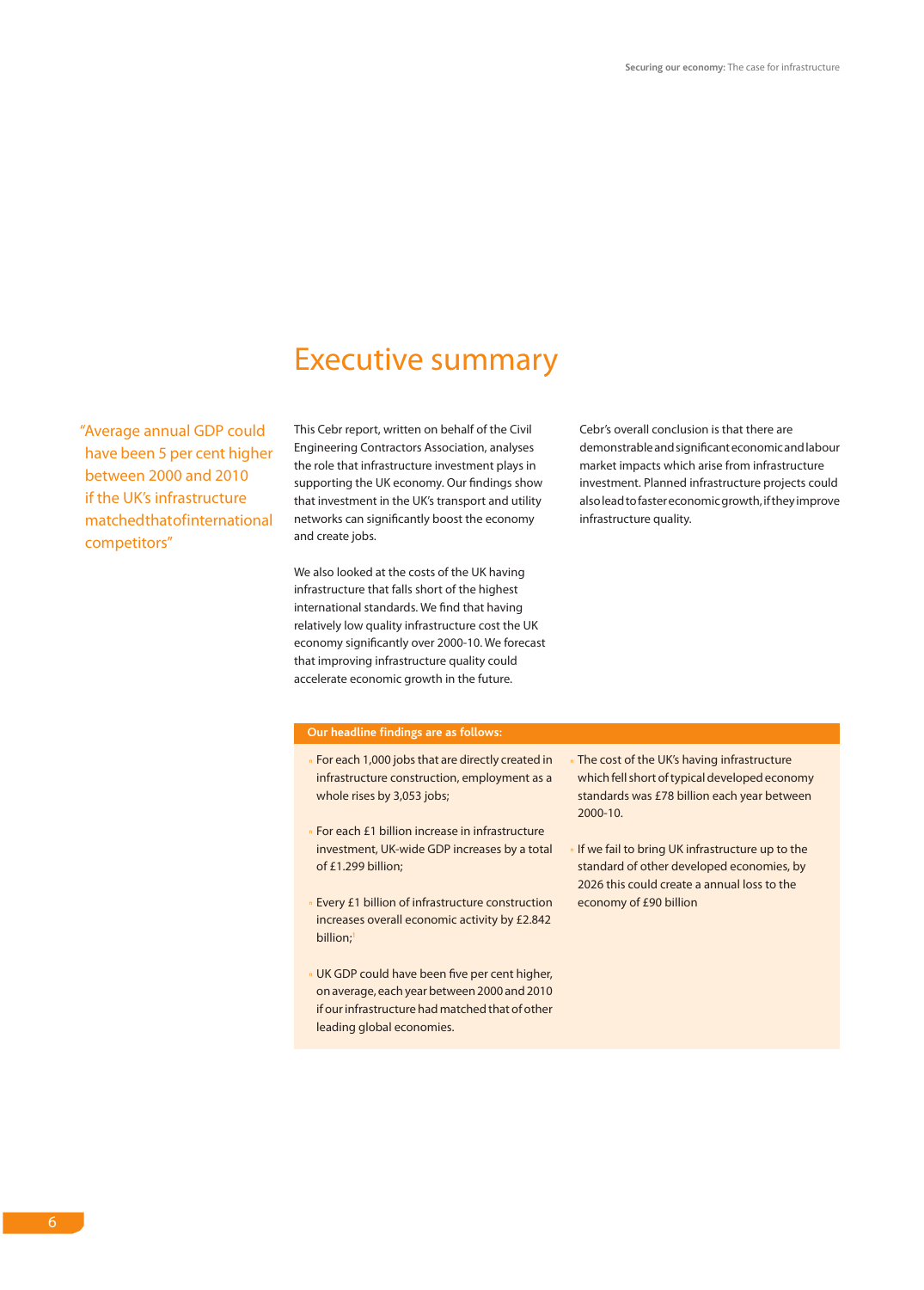### Introduction

The purpose of this report, written by Cebr on behalf of the Civil Engineering Contractors Association, is to investigate the contribution of infrastructure investment to the UK economy. Cebr takes a holistic approach to analysing infrastructure's contribution, examining how infrastructure investment contributes to the overall size of the economy and to employment. We also quantify how much larger the economy might have been over the first decade of the millennium, if UK infrastructure had met the highest international quality standards instead of being comparatively low quality. We finish by presenting our estimates of how improving infrastructure quality could accelerate economic growth.

Our findings, that infrastructure investment has the potential to benefit the UK economy, tie in with previous findings by the UK Government, Scottish Government and Welsh Government.

### HM TREASURY

Policy papers by UK government agencies argue that high quality infrastructure is pivotal to a healthy economy. HM Treasury's 2011 National Infrastructure Plan notes *"transport infrastructure can play a vital role in driving economic growth … (and) … is essential for future prosperity."* Citing concerns over future airport capacity, the report also notes that airport infrastructure is required for long-term economic growth.<sup>2</sup>



The Scottish Government's long-term Infrastructure and Investment Plan (IIP), published in late 2011, details

54 major infrastructure projects and £60 billion worth of spending until 2030. The Plan notes that infrastructure investment will support the Scottish economy. Tying in with Cebr's own Input-Output estimates, *it estimates that in any given year each £100 million of capital spending generates economic activity worth £160 million and supports 1,400 jobs.*



The Welsh Infrastructure Investment Plan (WIIP) states that investment in Welsh infrastructure is economically

essential over the next decade. The WIIP notes that the Welsh Government's capital spending power is falling dramatically – by 2014-15 the capital budget will be 40% lower than in 2010-11 in real terms. In order to target infrastructure spending more effectively with a restricted budget, *the Plan suggests that spending be focussed on those projects most likely to deliver jobs and economic growth.* It also notes the importance of optimising public value through achieving best practice.



In a recent open letter to the Prime Minister, *the Chairman of the Office for Budget Responsibility noted* 

*that cutting capital infrastructure spending has more of a negative impact on the economy than cutting welfare and public services spending.* This comment dovetails with our overall conclusion: infrastructure investment has real potential to support the UK economy and increase employment. Insofar as they will raise infrastructure quality, planned infrastructure projects could also lead to faster economic growth in the future.

"Infrastructure can play a vital role in driving economic growth and is essential for future prosperity" HM Treasury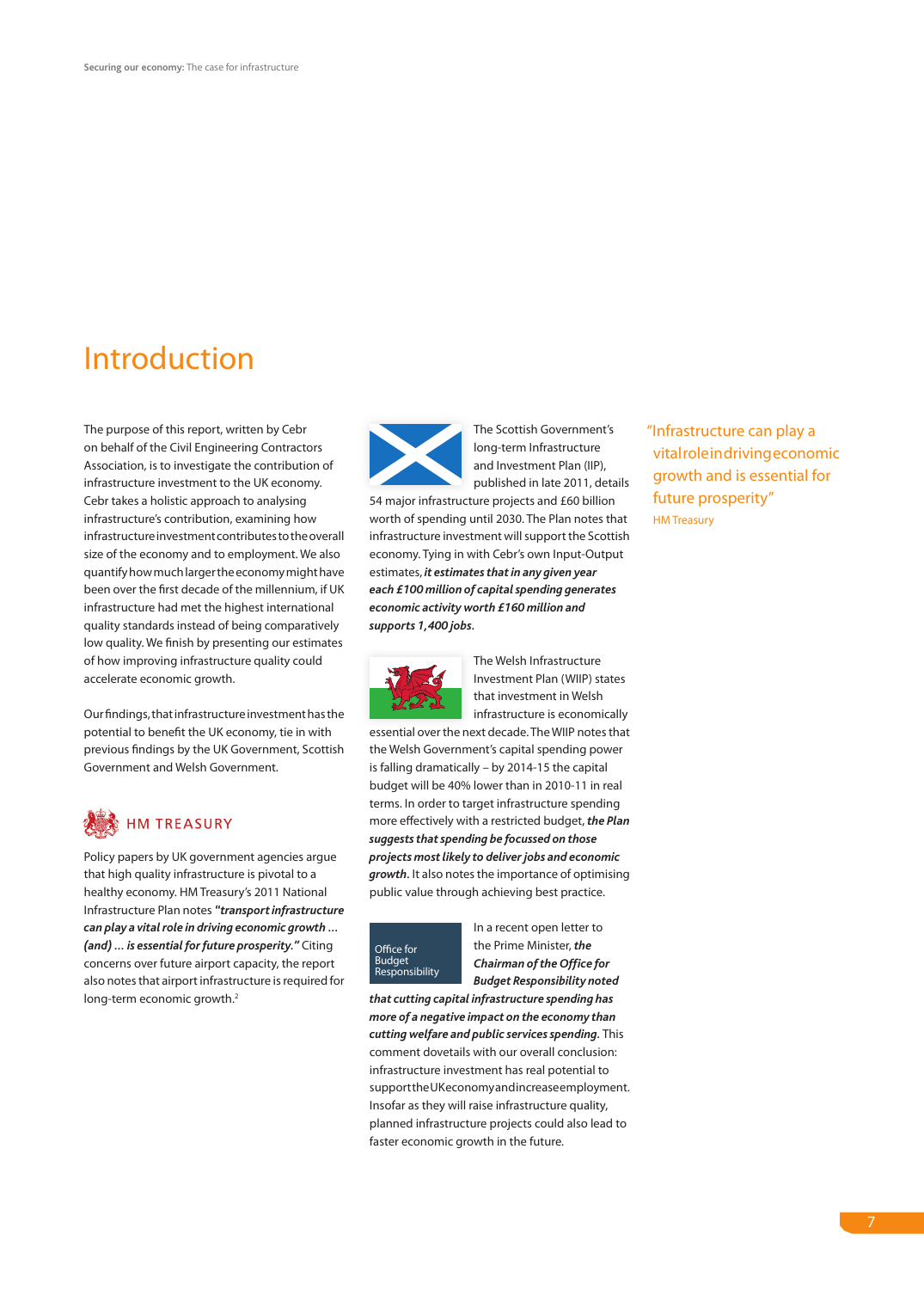### Infrastructure output has grown... but slumped in the mid 2000s

Economic output related to infrastructure construction has risen markedly over the past three decades, albeit with a significant lull between the mid-1990s and the financial crisis.

Output held steady at around £1.5 billion per quarter between 1980 and 1989, as shown in Figure 1.5 Between 1990 and 1993 this rose dramatically to an average of £3.1 billion, largely due to the construction of the Channel Tunnel, which cost £10.5 billion. $6$ 

With the completion of the Channel Tunnel, infrastructure-related output declined, averaging £2.7 billion between 1993 and 2007, as investment tailed off. Between 2000 and 2007 the average was just £2.6 billion.<sup>7</sup>

From 2009 to 2012, the average quarterly level of infrastructure-related output rose markedly to £3.4 billion. This increase was partially brought about by the start of construction on Crossrail, which has a total construction budget of £14.8 billion.<sup>8</sup> The London 2012 Olympics also contributed to the rise as London's transport infrastructure was improved to increase ease of access to the Games. Finally, Government fiscal stimulus measures were enacted in late 2008 as the financial crisis began to bite. The £20 billion stimulus package contained measures which stimulated infrastructure development, including bringing forward road and energy capital spending projects.<sup>9</sup> As Figure 1 shows, these fiscal measures will have contributed to the increase in infrastructure-related construction output volumes seen as of 2009.





- GDP volumes are levels on a quarterly basis, in terms of the 2012 price level.

- Infrastructure-related construction sector output volumes are on a quarterly basis in terms of the 2012 price level. - Source: Office for National Statistics, Cebr analysis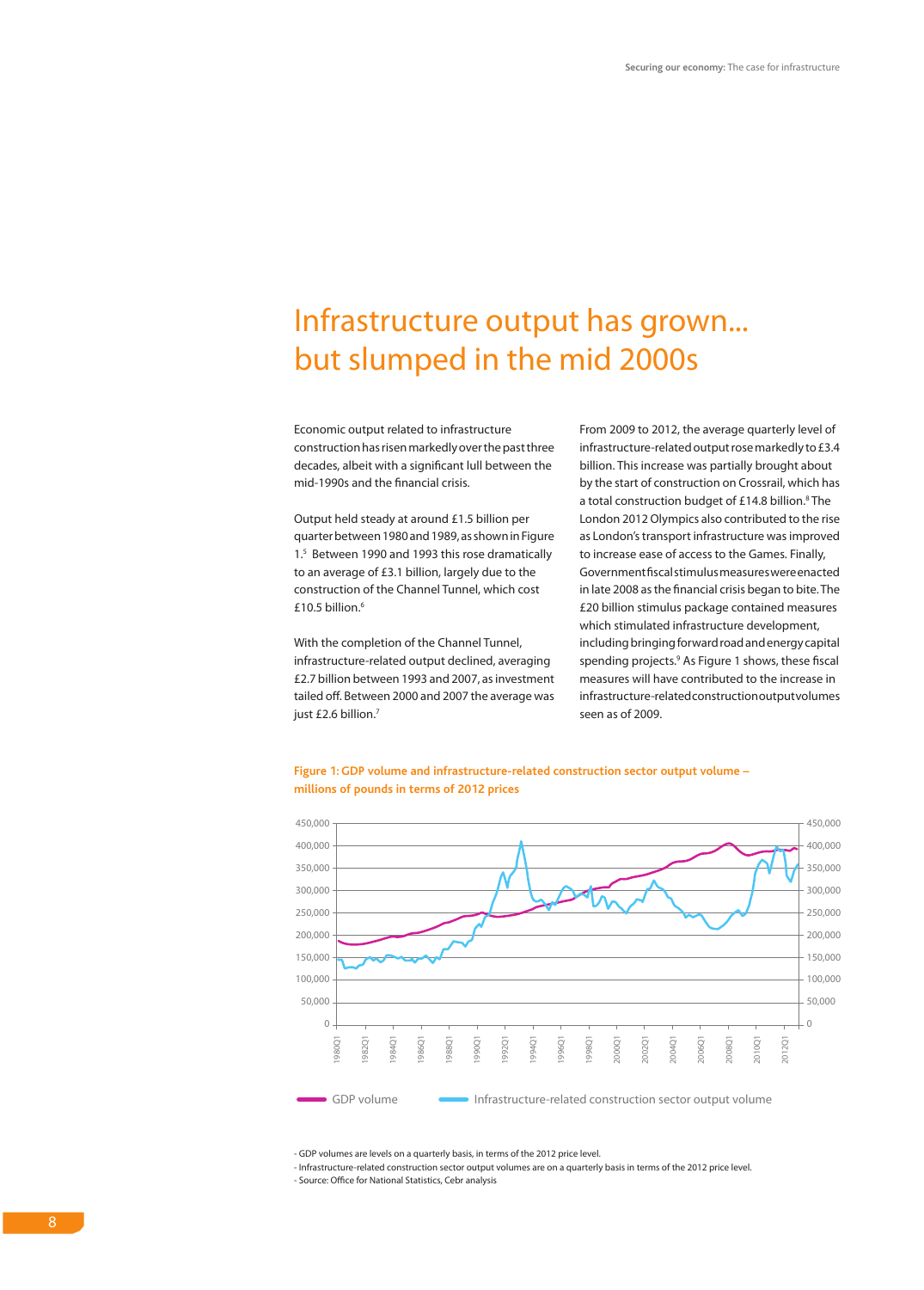# There has been a shift from public to private investment... and road-building has collapsed

The pattern of infrastructure construction output has changed dramatically since the early 1980s, both in terms of funding sources and infrastructure project type.

construction output, with private funding contributing to just 3.5% of output. By 2010, 61.6% of this output was privately funded, as the share of publicly funded output fell to 38.4%, as shown in Figure 2.<sup>10</sup>

"Road construction is at historic low levels, less than half that seen in the 80s and 90s"

In 1980, public funding contributed to the overwhelming majority of infrastructure-related

**Figure 2: Percentage of UK infrastructure-related construction sector output, by funding source**



- "Privately funded" includes output arising under the PFI framework. - Source: Office for National Statistics, Cebr analysis.

The type of projects generating infrastructure-based construction sector output has shifted since the 1980s. In that decade, some 51.2% of this output was brought about by construction of roads and

harbours. By 2010, this combined share had fallen to 33.7%. The share of output arising from rail and electricity projects increased over the period, from 13.5% in 1980 to 31.4% in 2010.

**Figure 3: Percentage of UK infrastructure-related construction sector output, allocation to different project areas**



- Source: Office for National Statistics, Cebr analysis.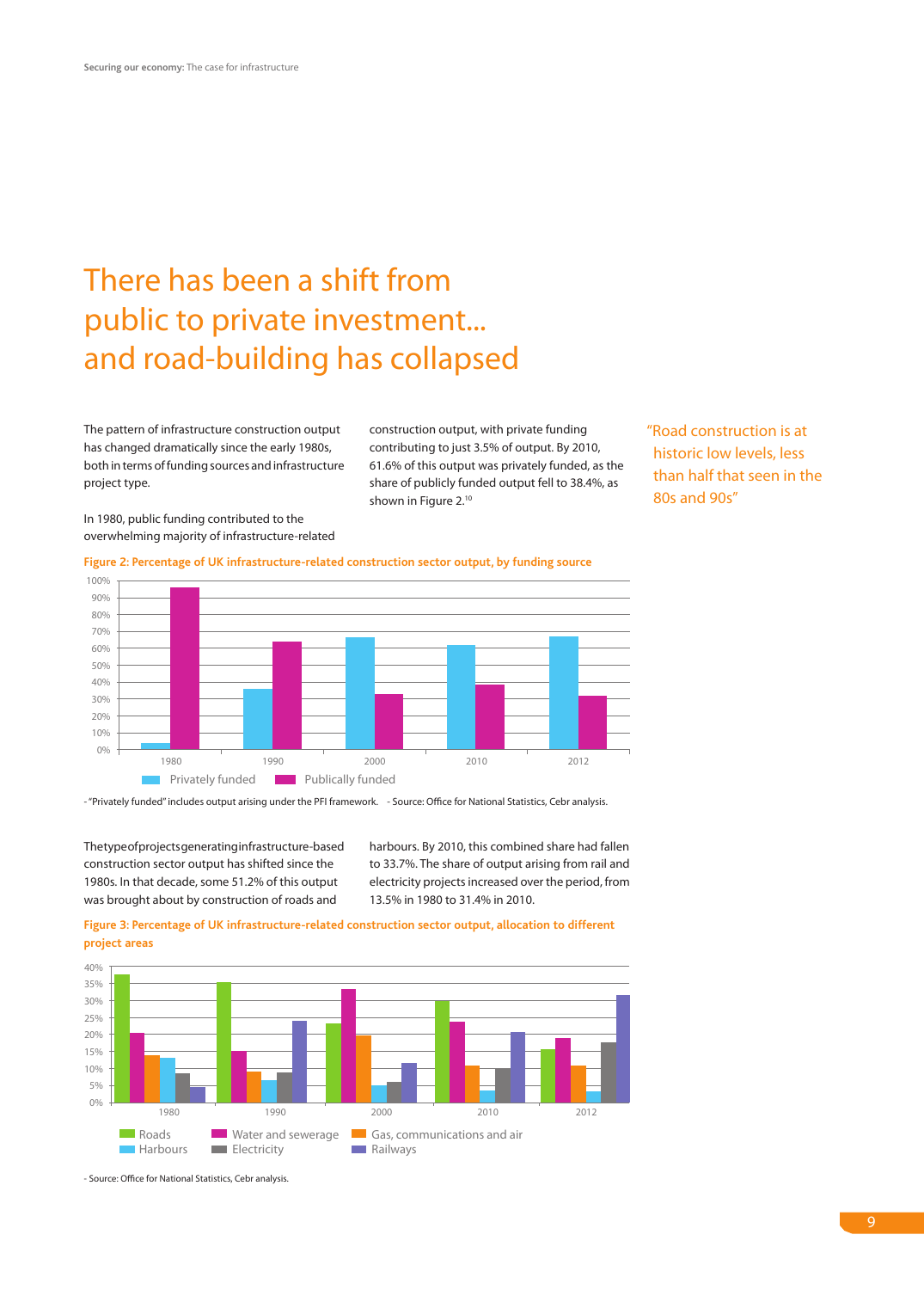# A significant 'infrastructure deficit' built up from 2003

Average annual growth in infrastructure output

 $1980 - 2002 = 3.6$  per cent  $2003 - 2012 = 1.6$  per cent"

Before 2003 infrastructure construction output had been consistently above 0.8% of GDP since the late 1980s. But in early 2003 it fell below this threshold. This marked the start of a long downward trend; by early 2007, this infrastructure-based output measure had fallen to 0.5% of GDP. Consequently, Cebr dates the shortfall in infrastructure construction output from early 2003.

This measure of output began rising again after 2007, surpassing the 0.8% of GDP threshold in late 2009 and reaching 0.9% of GDP by late 2012. Between 1980 and 2002 infrastructure construction output had an average annual growth rate of 3.6%. Between 2003 and 2012 this fell to just 1.6% per year.

In 2012, infrastructure projects generated output of around £13.4 billion. Had the long-run pre-2003 rate of growth held beyond 2002, we expect this figure would have been £14.9 billion.

Between the turn of the millennium and late 2012, infrastructure projects contributed some £111.2 billion to construction sector output. Had pre-2003 growth trends continued, we expect this figure would have been £124.3 billion. This differential implies that a £13.1 billion infrastructure construction output shortfall has built up since the start of 2003.



#### **Figure 4: Cumulative infrastructure-related construction sector output since 1980: Actual, Implied and Shortfall**

Actual: Actual cumlative infrastructure-related construction sector output

Implied: Cumulative infrastructure-related construction sector output implied by pre- 2003 growth rates

Shortfall: Implied infrastructure-related construction sector output shortfall 2003

- Cumulative infrastructure-related construction sector output volumes are in terms of the 2012 price level. - Source: Office for National Statistics, Cebr analysis.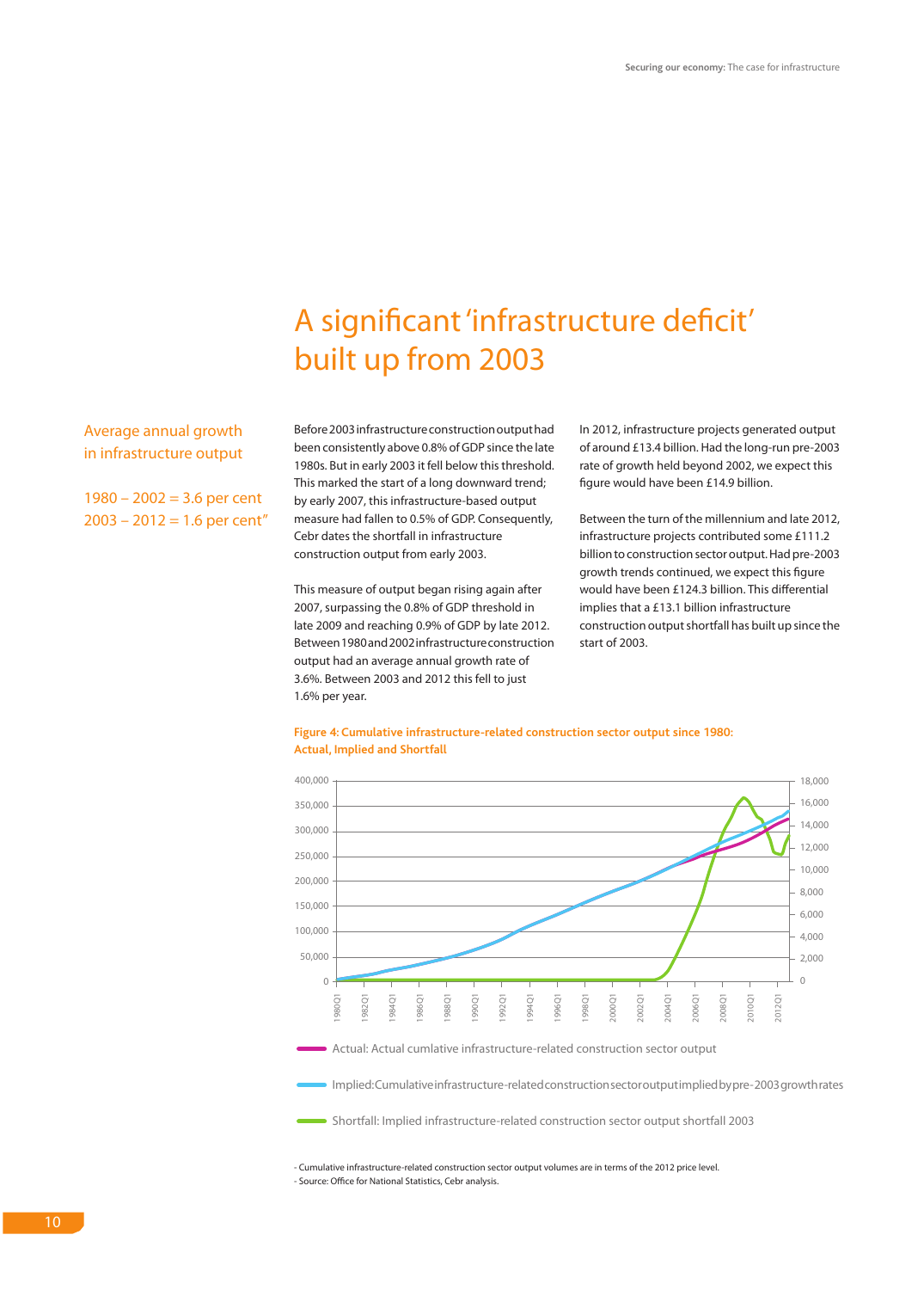# The UK's infrastructure ranks poorly against our global competitors

Over 2000-07, the UK was the lowest investor in infrastructure out of all OECD member states.<sup>11</sup> This stark statistic suggests that an infrastructure investment backlog has built up since 2000.

The World Economic Forum's most recent 2012-13 Global Competitiveness Report ranked the UK 24th out of 144 countries for overall quality of infrastructure due to its comparatively modest levels of infrastructure spending.

"Over 2000-2007, the UK was the lowest investor in infrastructure out of all OECD states"

#### **Figure 5: Quality of overall infrastructure 2012-13, top 30 countries**



- The "quality of overall infrastructure", a World Economic Forum measure, is assessed on a 1-7 scale where 1= "extremely underdeveloped" and 7= "extensive and efficient by international standards".

- Source: World Economic Forum, 2012-13, 2012-13 Global Competitiveness Report.

Research by the United Nations Department for Economic and Social Affairs examined how infrastructure affects economic performance. The Department found that lower infrastructure spending and lower infrastructure quality is detrimental to private sector productivity growth.<sup>12</sup> This suggests that the UK's low infrastructure quality ranking is acting as a barrier to private sector productivity growth and, therefore, overall economic growth. Moreover, the UK's overall

infrastructure quality (24th), road quality (24th) and air transport quality (22nd) ranks are lower than its overall international competitiveness rank (8th). This disparity implies that the UK's relatively low infrastructure quality indicator rankings are dragging down the headline competitiveness measure.13 Overall, there is evidence that the UK's low quality infrastructure is acting as a brake on economic growth and international competitiveness.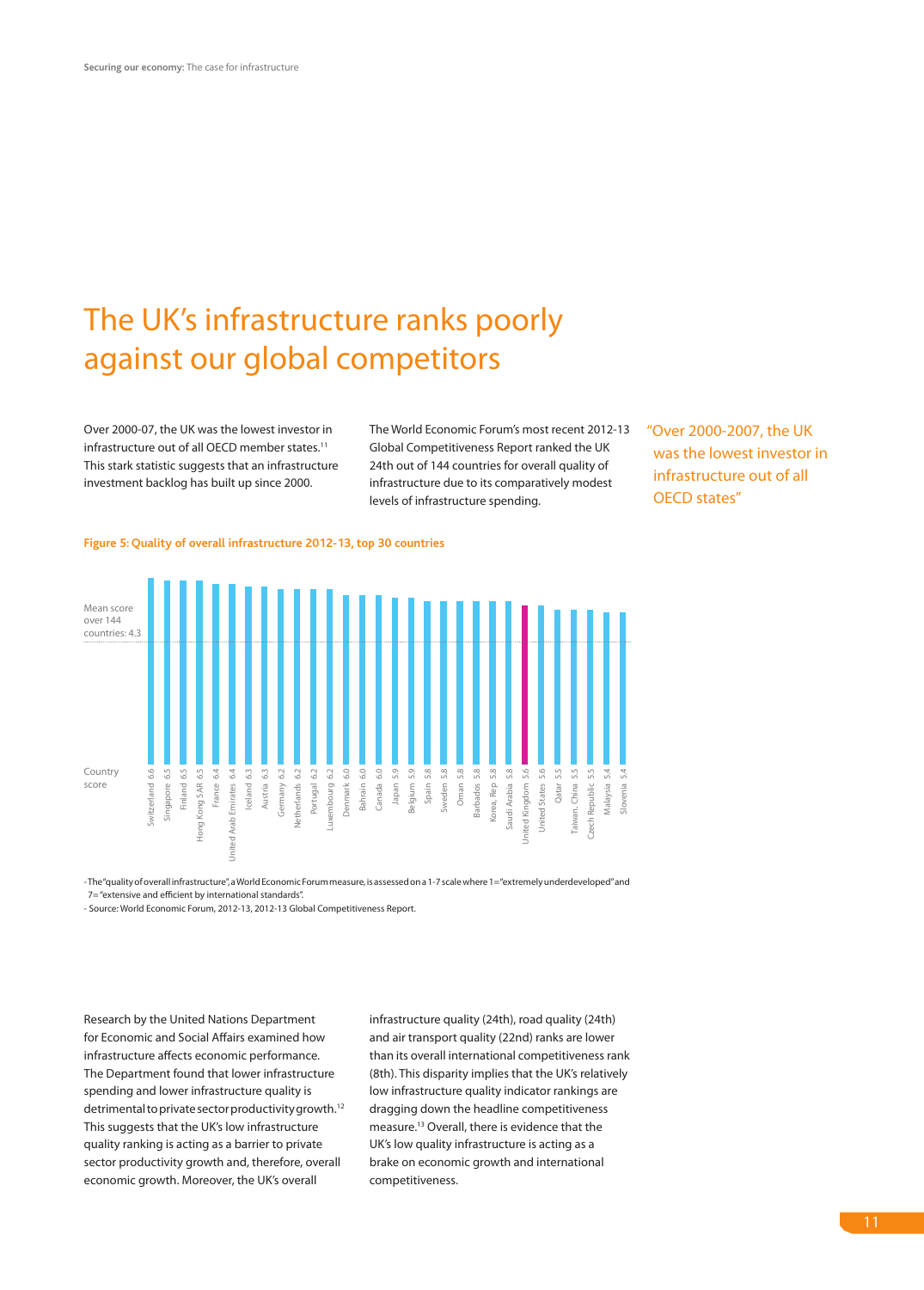### The economic impact of infrastructure investment

Cebr uses Input-Output modelling techniques to estimate the impact of infrastructure spending on the overall size of the UK economy, measured in terms of Gross Value Added (GVA).<sup>14</sup>

GVA can be thought of as the value of what is produced by a given industry less the value of the inputs used to produce it. Cebr believes that estimating the GVA generated by the industries which benefit from infrastructure spending is the best way to estimate how infrastructure spending impacts the economy.

#### **The Input-Output model for infrastructure investment's economic impact**

By quantifying the direct, indirect and induced impacts of infrastructure investment, the Input-Output model enables Cebr to quantify how increased construction sector GVA (which arises from infrastructure investment) affects economywide GVA.

#### **Direct impacts**

The amount by which infrastructure spending causes construction sector GVA to rise is the direct economic impact of infrastructure spending.

#### **Indirect impacts**

When completing a project, the construction sector will increase demand for goods and services from other "supplier" sectors in the UK economy. The construction sector principally relies upon outputs from the following sectors: manufacturing, administrative, scientific and technical, and mining and quarrying.<sup>15</sup> The construction sector also works as its own "supplier" sector. The additional GVA generated by the construction industry's supply chain constitutes the indirect economic impact of infrastructure spending.

#### **Induced impacts**

Infrastructure construction boosts employment (assuming there is spare capacity in the economy), and an increased total wage bill. It also raises employment and the total wage bill amongst the industry's supply chain. This leads to increased employee spending in the wider economy. This spending causes those sectors which produce and distribute final consumer goods to increase their own economic activity and sectoral GVA. This is the induced economic impact.

#### **GDP impacts**

Beyond these three GVA impacts, our model was also used to calculate the GDP multiplier impact of infrastructure investment. The GDP multipliers estimate how much each £1 billion of increased infrastructure spending raises GDP.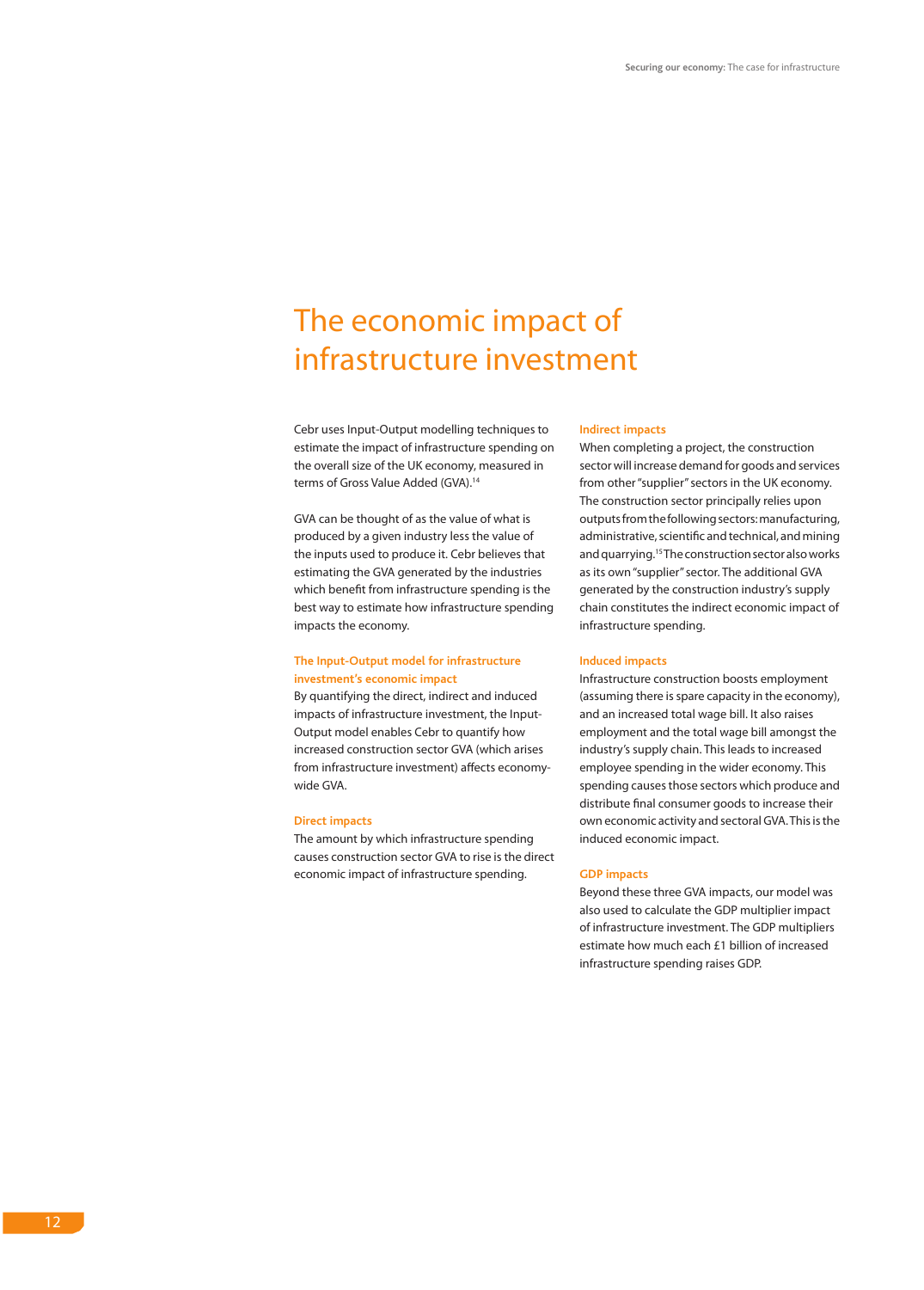# Infrastructure boosts GDP by £1.30 per £1 invested

Cebr's multiplier estimate finds that each £1 billion increase in infrastructure investment raises UK GDP by £1.299 billion. As shown in Figure 6, this impact is attributable to different sectors of the economy. Of the £1.299 billion increase in economy-wide GDP arising from a £1 billion

increase in infrastructure investment, 50.5% of the GDP increase can be attributed to the construction sector. A further 8.5% and 6.1% can be attributed to the manufacturing and wholesale and retail trade sectors respectively.<sup>16</sup>

"While concerns have been raised that infrastructure investment takes a long time to generate returns, this indicates that there is a near 30 per cent boost per £1 spent as soon as investment works its way into the wider economy."

#### **Figure 6: Economic GDP impact arising from £1 billion of infrastructure investment**

| <b>Sector</b>                          | <b>Economic GDP impact,</b><br>billions of pounds | <b>Economic GDP impact,</b><br>percentage |
|----------------------------------------|---------------------------------------------------|-------------------------------------------|
| Construction                           | 0.657                                             | 50.5                                      |
| Manufacturing                          | 0.111                                             | 8.5                                       |
| Wholesale and retail trade             | 0.079                                             | 6.1                                       |
| Professional and scientific activities | 0.075                                             | 5.8                                       |
| Administrative and support services    | 0.069                                             | 5.3                                       |
| Finance and insurance                  | 0.057                                             | 4.4                                       |
| Mining and quarrying                   | 0.025                                             | 1.9                                       |
| Other                                  | 0.226                                             | 17.4                                      |
| <b>Total</b>                           | 1.299                                             | 100.0                                     |

- In deriving these estimates, Cebr assumed that the construction sector is responsible for the completion of new infrastructure projects, as evidenced by Office for National Statistics, 2007, UK Standard Industrial Classification of Economic Activities 2007 (SIC 2007), elements F.42.11 to F.42.99.

- Source: Office for National Statistics, Cebr analysis.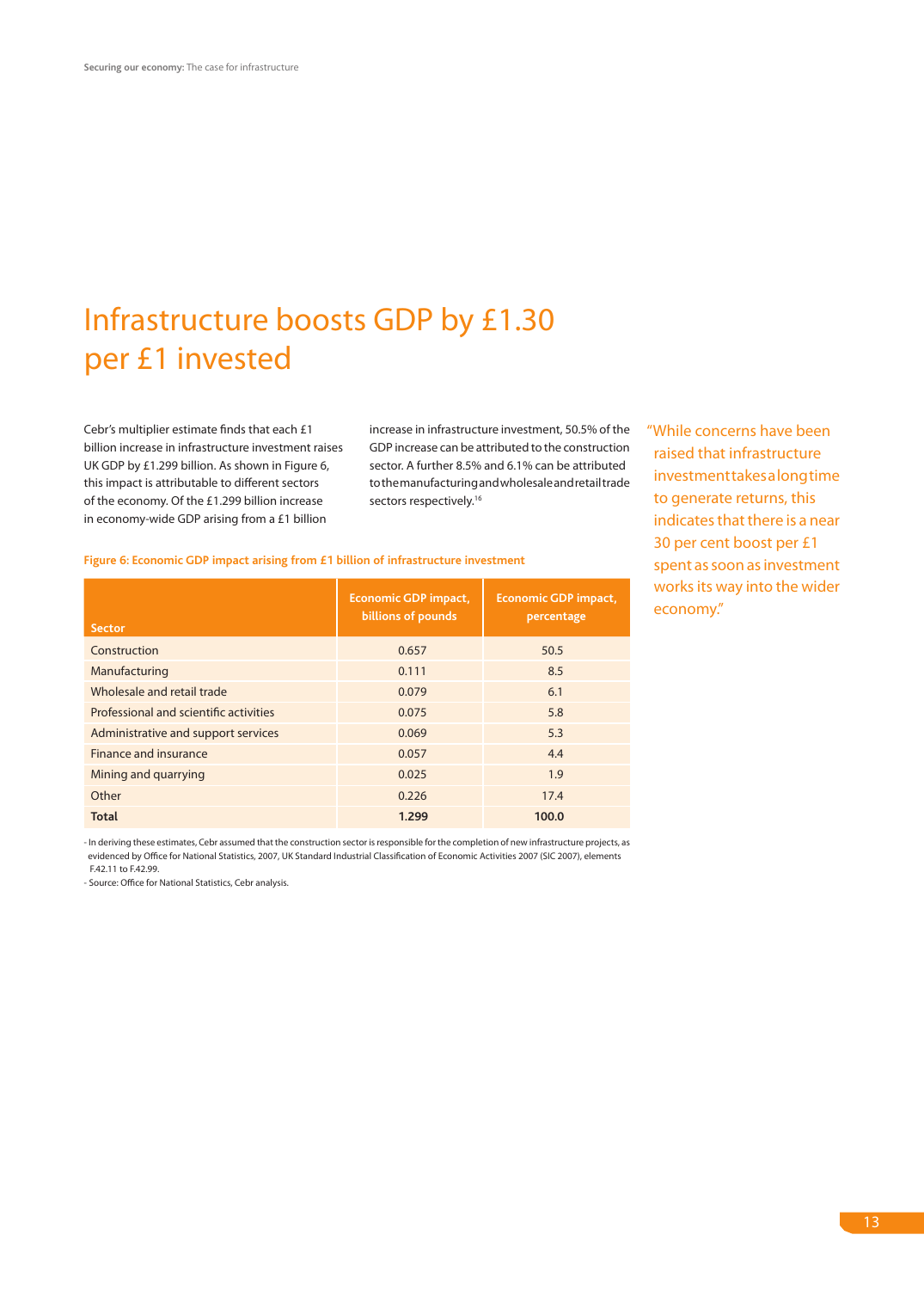# In the long term, £1 of infrastructure construction raises economic activity by £2.84

Figure 8 presents Cebr's Input-Output estimates of the direct, indirect, induced and total GVA impacts which arise from the generation of £1 of GVA by the construction sector as a result of infrastructure spending (which will be greater than £1 to give £1 GVA). This can be thought of as the total increase in income across the economy which ultimately results from infrastructure spending's impact on production. Figure 8 breaks down these impacts on a sectoral basis.

**Figure 8: The economic impacts of a direct £1 billion increase in construction sector GVA arising from infrastructure investment, billions of pounds, nominal**

| <b>Sector</b>                          | <b>Direct</b><br>impact      | Indirect<br>impact | Induced<br>impact | <b>Total</b><br>impact |
|----------------------------------------|------------------------------|--------------------|-------------------|------------------------|
| Construction                           | 1.000                        | 0.412              | 0.024             | 1.436                  |
| Manufacturing                          |                              | 0.194              | 0.048             | 0.242                  |
| Wholesale and retail trade             | $\overline{\phantom{a}}$     | 0.061              | 0.112             | 0.173                  |
| Professional and scientific activities | $\qquad \qquad \blacksquare$ | 0.124              | 0.041             | 0.165                  |
| Administrative and support services    | $\overline{\phantom{a}}$     | 0.124              | 0.028             | 0.151                  |
| Finance and insurance                  |                              | 0.053              | 0.072             | 0.125                  |
| Mining and quarrying                   |                              | 0.043              | 0.012             | 0.054                  |
| Other                                  | $\overline{\phantom{a}}$     | 0.177              | 0.318             | 0.495                  |
| Total                                  | 1.000                        | 1.188              | 0.654             | 2.842                  |

- In deriving these estimates, Cebr assumed that the construction sector is responsible for the completion of new infrastructure projects, as evidenced by Office for National Statistics, 2007, UK Standard Industrial Classification of Economic Activities 2007 (SIC 2007), elements F.42.11 to F.42.99.

- Source: Office for National Statistics, Cebr analysis.

Cebr's 2.842 total GVA construction sector multiplier is similar to the multiplier presented in LEK, 2009, "Construction in the UK Economy: The Benefits of Investment". This is simply a coincidence.

Cebr's multiplier estimates are based on more recent Office for National Statistics (ONS) data than were used in LEK's report. Moreover, our method of calculating the multipliers differs from LEK's. See: LEK, 2009, "Construction in the UK Economy: The Benefits of Investment".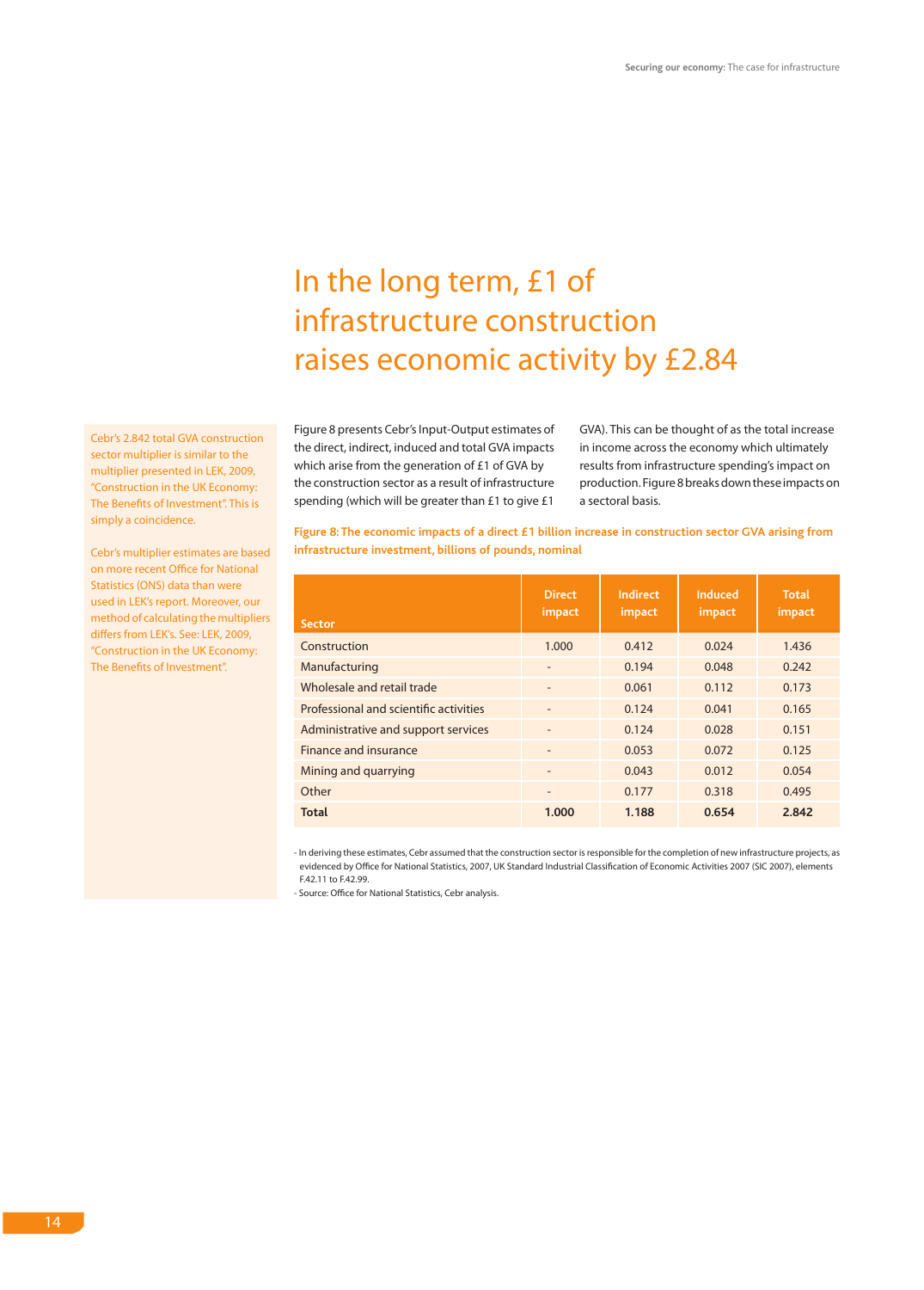### A total of 3000 jobs are created for every 1000 in infrastructure construction

Spending on new infrastructure projects will raise employment in the construction sector directly (assuming the economy is not at full employment) – the direct employment impact. As a knock-on effect, investment causes the construction sector to increase demand for goods and services from industries in its supply chain (e.g. the mining and quarrying sector). This raises employment in those supply chain industries – the indirect employment impact. Finally, investment leads to an increased total wage bill in the construction sector and in its supply chain. This causes increased employee spending throughout the economy, raising

employment in sectors producing and distributing consumer goods – the induced employment impact of infrastructure investment.

Overall, we find that for each 1000 jobs which infrastructure investment contributes directly to the construction sector, a further 2,053 jobs are added to the rest of the economy as indirect or induced effects. Every 1000 jobs which the construction sector gains directly through increased infrastructure spending raises overall employment by 3,053 jobs – the total employment impact of infrastructure investment.

**Figure 10: The employment impacts of a 1000 job increase in the construction sector arising from infrastructure investment, thousands of jobs** 

| <b>Sector</b>                          | <b>Direct</b><br>impact  | <b>Indirect</b><br>impact | Induced<br>impact | Total<br>impact |
|----------------------------------------|--------------------------|---------------------------|-------------------|-----------------|
| Construction                           | 1.000                    | 0.412                     | 0.024             | 1.436           |
| Wholesale and retail trade             | $\overline{\phantom{0}}$ | 0.099                     | 0.181             | 0.280           |
| Administrative and support services    | ٠                        | 0.220                     | 0.049             | 0.269           |
| Manufacturing                          |                          | 0.202                     | 0.049             | 0.251           |
| Professional and scientific activities |                          | 0.149                     | 0.049             | 0.198           |
| Finance and insurance                  |                          | 0.029                     | 0.040             | 0.069           |
| Mining and quarrying                   | ٠                        | 0.030                     | 0.008             | 0.038           |
| Other                                  |                          | 0.188                     | 0.323             | 0.511           |
| Total                                  | 1.000                    | 1.329                     | 0.724             | 3.053           |

- In deriving these estimates, Cebr assumed that the construction sector is responsible for the completion of new infrastructure projects, as evidenced by Office for National Statistics, 2007, UK Standard Industrial Classification of Economic Activities 2007 (SIC 2007), elements F.42.11 to F.42.99.

- Source: Office for National Statistics, Cebr analysis.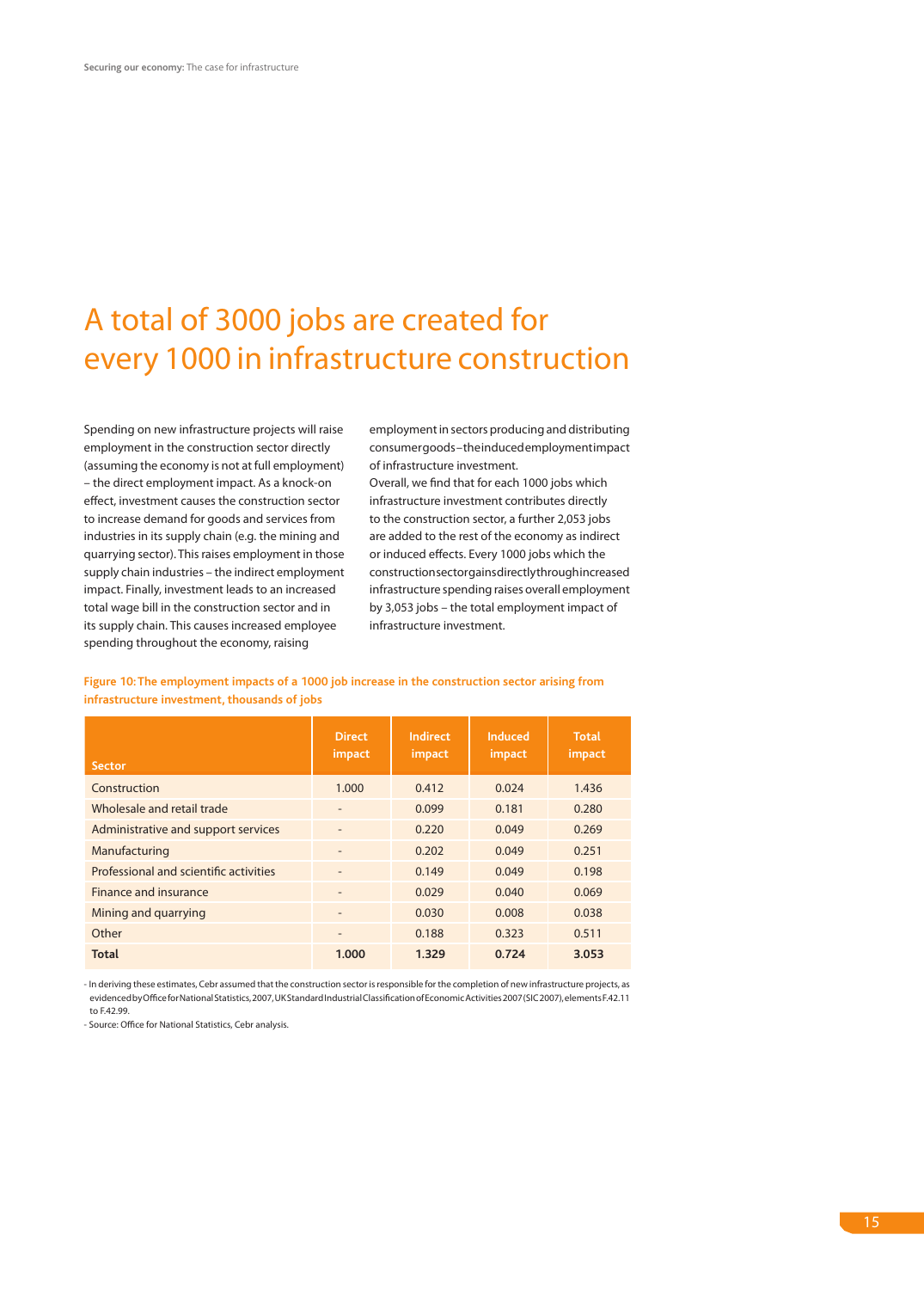## This means real job creation as a result of real projects

"Infrastructure can increase the employment rate by enabling a greater proportion of the population to participate in the economy" HM Treasury

Looking at infrastructure projects that are expected to have substantial employment impacts while under construction, we can illustrate that the process of undertaking infrastructure projects can boost employment.

#### **High Speed Two** (phase 2)

- to extend the high speed over-ground network from the Midlands to the North.
- to be completed by 2033.
- estimated 10,000 construction jobs created.<sup>17</sup>
- we estimate this could generate 30,000 jobs in the wider economy.

#### **Crossrail**

- 118 km rail scheme through central London from Shenfield to Maidenhead.
- Due for completion in 2018.
- estimated employment of 14,000 people during peak construction phase of 2013-15.18
- We estimate this could generate more than 40,000 jobs over 2013-15, once indirect and induced effects have been accounted for. This is broadly in line with Crossrail's own estimates of 55,000 jobs.

Research by HM Treasury finds that infrastructure investment has the ability to impact overall employment in the economy substantially. The Treasury finds that high quality infrastructure, which is able to satisfy demand can "increase the employment rate, by enabling a greater proportion of the population to participate in the economy, e.g. through improved transport or communication links between suburban and rural areas, and city centres".<sup>19</sup>

In conclusion, evidence from DfT and HM Treasury papers and our Input-Output model indicates that construction work on infrastructure investment projects can raise employment in its own right.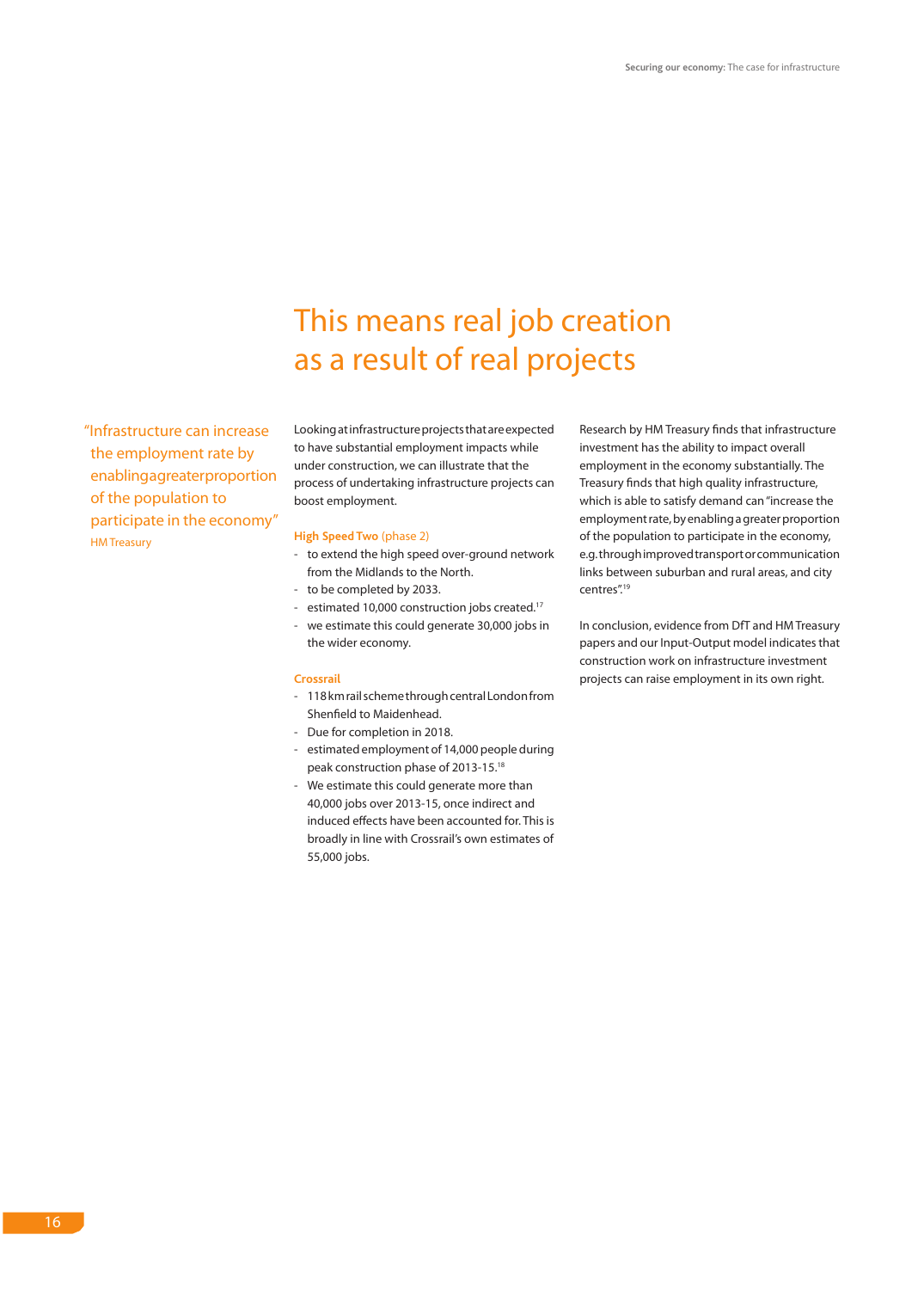# Demonstrating the cost of poor infrastructure

Since the turn of the millennium, the quality of UK infrastructure has generally lagged behind that of other developed countries. Policy literature suggests this has limited the UK's international competitiveness and economic growth potential.20

As previously noted, World Economic Forum data suggest the UK's infrastructure quality is comparatively underwhelming. These infrastructure rankings place the UK markedly below comparable developed countries.21 They also contrast poorly with the UK's position as the world's eighth most competitive economy, meaning that the UK's weak

infrastructure quality is dragging down its overall international competitiveness.<sup>22</sup>

The World Economic Forum's findings are supported by the data used in Cebr's model, sourced from the World Bank. This found that:

- As an average over 2000-10, the quality of UK transport infrastructure ranked 10th (out of the 40 countries which Cebr examined).
- Over the 2000-10 period, the quality of UK internet infrastructure ranked 15th (out of the 40 countries which Cebr examined).

"The UK's weak infrastructure quality is dragging down its overall competitiveness"



- Figure 6 shows the average number of fixed line broadband connections per 100 people over 2000-10, Cebr's proxy measure of internet infrastructure quality.

- Source: International Telecommunication Union, World Telecommunication/ICT Development Report and database.

(These data were provided in the World Bank Databank World Development Indicators Dataset.)



**Figure 7: Quality of transport infrastructure, average 2000-10, top 30 countries**

- Figure 7 shows the quality of transport infrastructure in each country on a 1.0 to 5.0 scale, where 1.0 implies transport infrastructure is very low quality and 5.0 implies it is very high quality. These scores are based on survey data by the World Bank and partner organisations. - Source: World Bank Logistic Performance Index Surveys. (These data were provided in the World Bank Databank World Development Indicators Dataset.)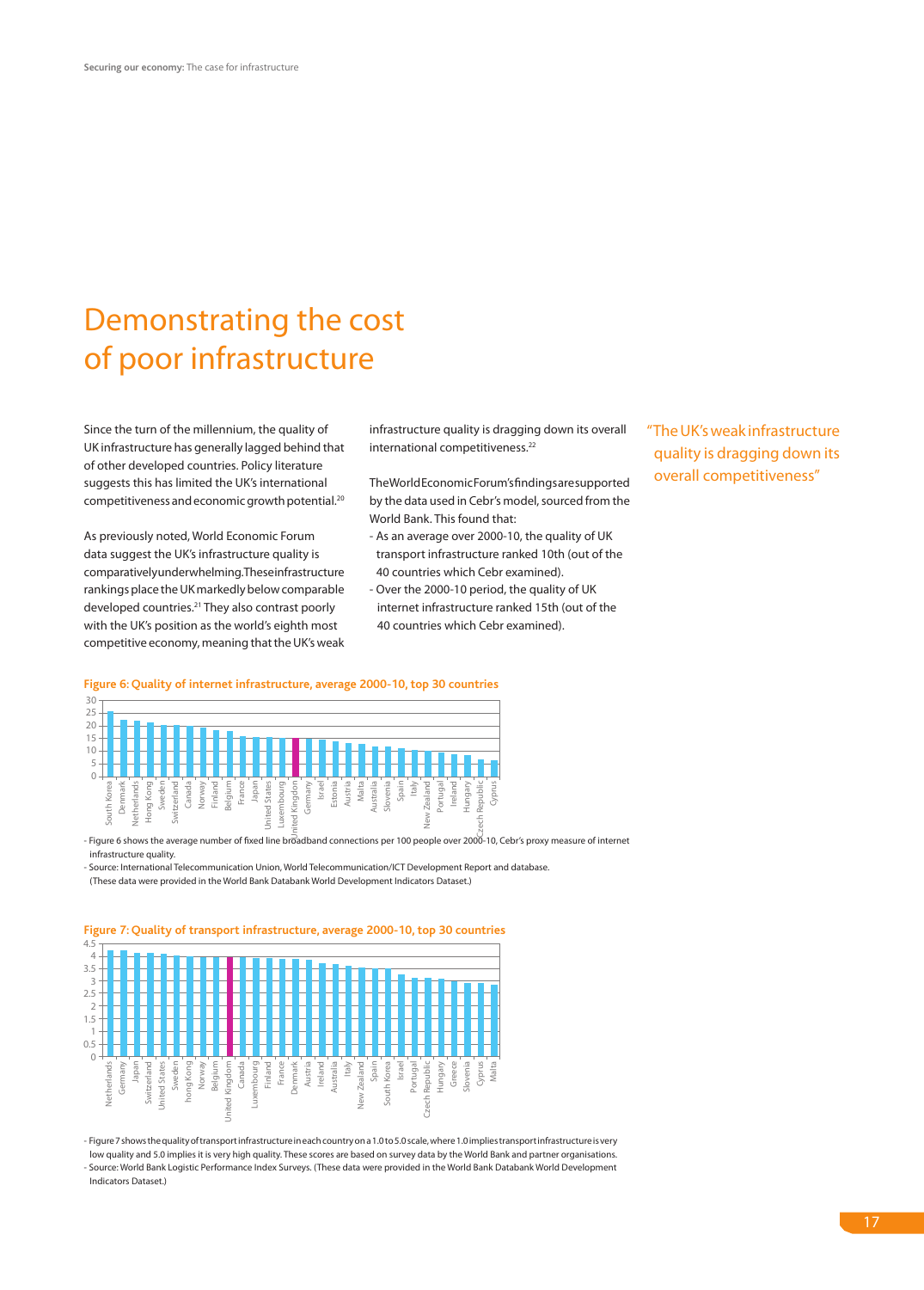# Billions are lost to the UK economy through poor infrastructure

We considered how the UK's comparatively low quality infrastructure has depressed real annual UK-wide GDP.

We looked at a 'relatively modest' improvement scenario where the UK's infrastructure quality is broadly in line with comparable developed economies, but falls short of international best practice.

In this case, we estimate average annual UK-wide GDP would have been £1,536 billion over the period, compared to £1,458 billion, which is what it actually was.

Resultantly, we estimate the cost of the UK's relatively low quality infrastructure was £78 billion in terms of real annual GDP over 2000-10 – versus having somewhat higher quality infrastructure which still fell short of the highest international compettitors.<sup>23</sup>

#### **Comparison with other sectors**

Cebralso considered how well infrastructure growth contributed to growth by comparison with other forms of economic activity. Our analysis found the infrastructure construction was second only to the Electricity and Gas sector in its ability to raise GVA, well ahead of sectors such as manufacturing, transportation, health, education and financial services.<sup>24</sup>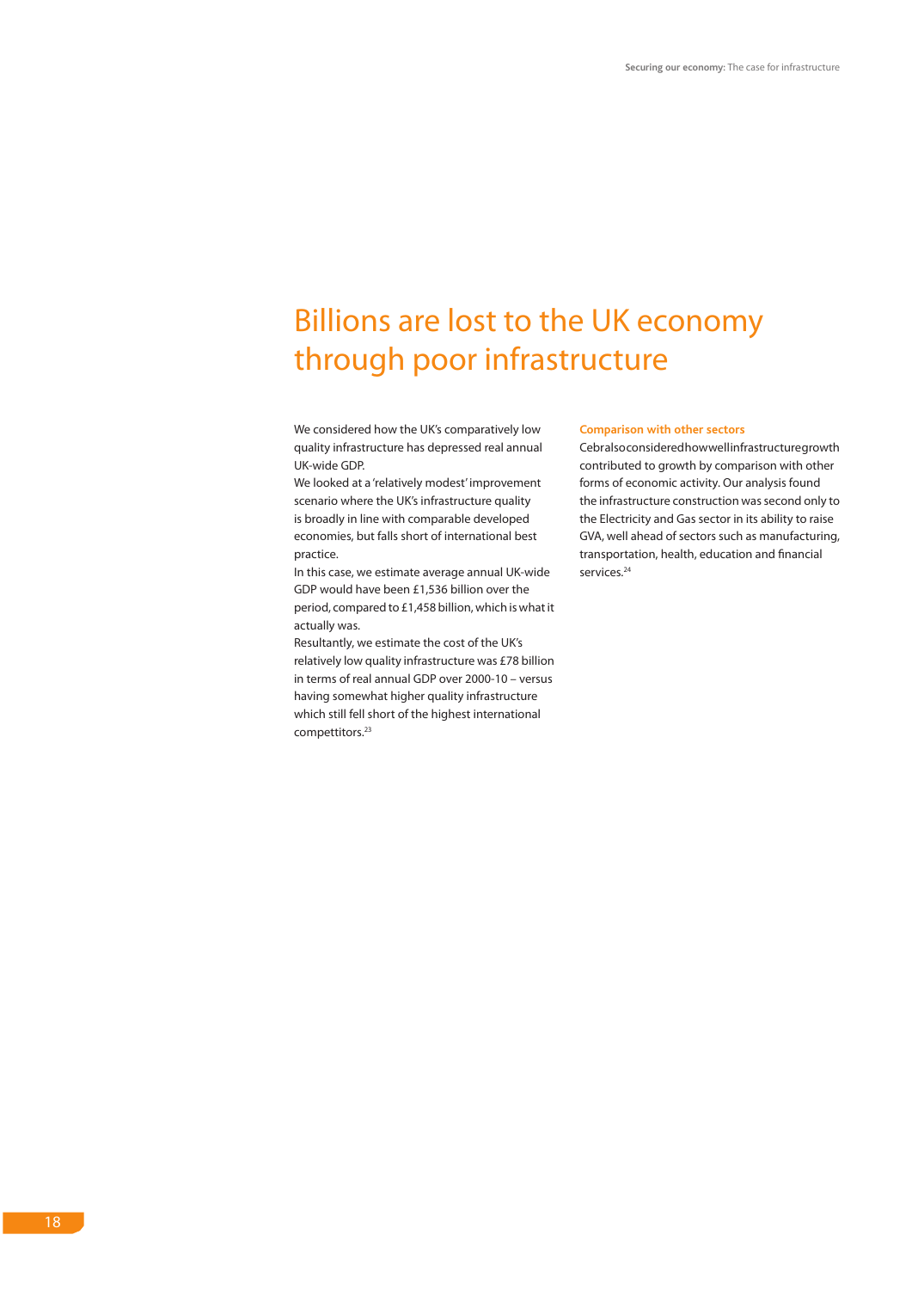

#### **Figure 8: Annual UK GDP and the economic cost of comparatively low quality UK infrastructure under the "modest improvement" counterfactual – billions of pounds in terms of 2012 prices**

- "Actual GDP": The actual annual level of UK-wide GDP, average over 2000-10 in terms of 2012 price level.

- "Potential GDP – Modest improvement": The level of UK-wide GDP which would have held under the "modest improvement" counterfactual, as an average over 2000-10 in terms of 2012 price level.

- "GDP cost – Modest improvement": Cost of the UK's having relatively low quality infrastructure, compared to having somewhat higher quality infrastructure which still does not achieve the highest international standards.

- Figures were derived using World Bank Data on GDP in terms of the USD 2000 price level, which were then converted into pounds (in terms of the GBP 2000 price level) using the GBP-USD exchange rate in 2000. We then used our in-house GDP deflator to convert our findings into the 2012 price level.

- Source: Office for National Statistics, World Bank, Cebr analysis.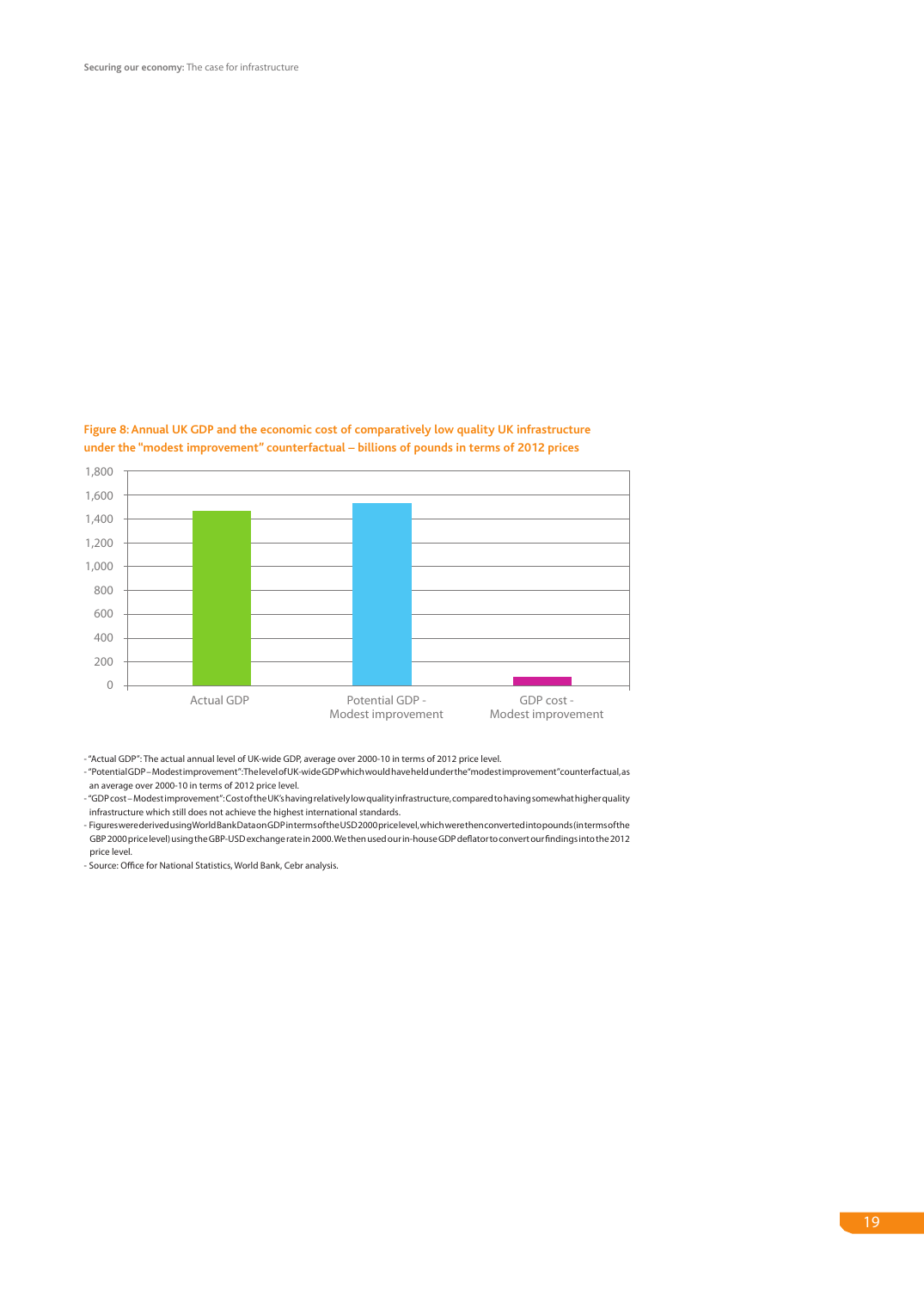### Closing the gap the potential for the future

Predicted annual UK growth: with current infrastructure = 1.7 per cent, with modestly improved infrastructure  $= 2.1$  per cent

This concluding subsection argues that increasing infrastructure spending would be likely to improve infrastructure quality and, therefore, support the UK economy. Again we consider a 'modest improvement scenario.

We model this scenario against a baseline forecast of how annual GDP will evolve assuming that the UK's quality of infrastructure remains broadly stable. This forecast is highlighted on the graph in blue. In this "baseline" scenario case, we expect the UK economy would grow from £1.6 trillion in 2013 to £1.9 trillion in 2026, measured in terms of the 2012 price level under this baseline scenario. On average, this implies real annual economic growth of 1.7%.

#### **The modest improvement scenario**

In pink, we have illustrated how we expect GDP will develop if the quality of infrastructure improves noticeably by 2026, bringing the UK into line with comparable developed economies but not by enough to meet the highest international standards. Under this scenario, we forecast the economy would grow from £1.6 trillion in 2013 to £2.1 trillion in 2026, measured in terms of the 2012 price level. On average, this implies real annual economic growth of 2.1%.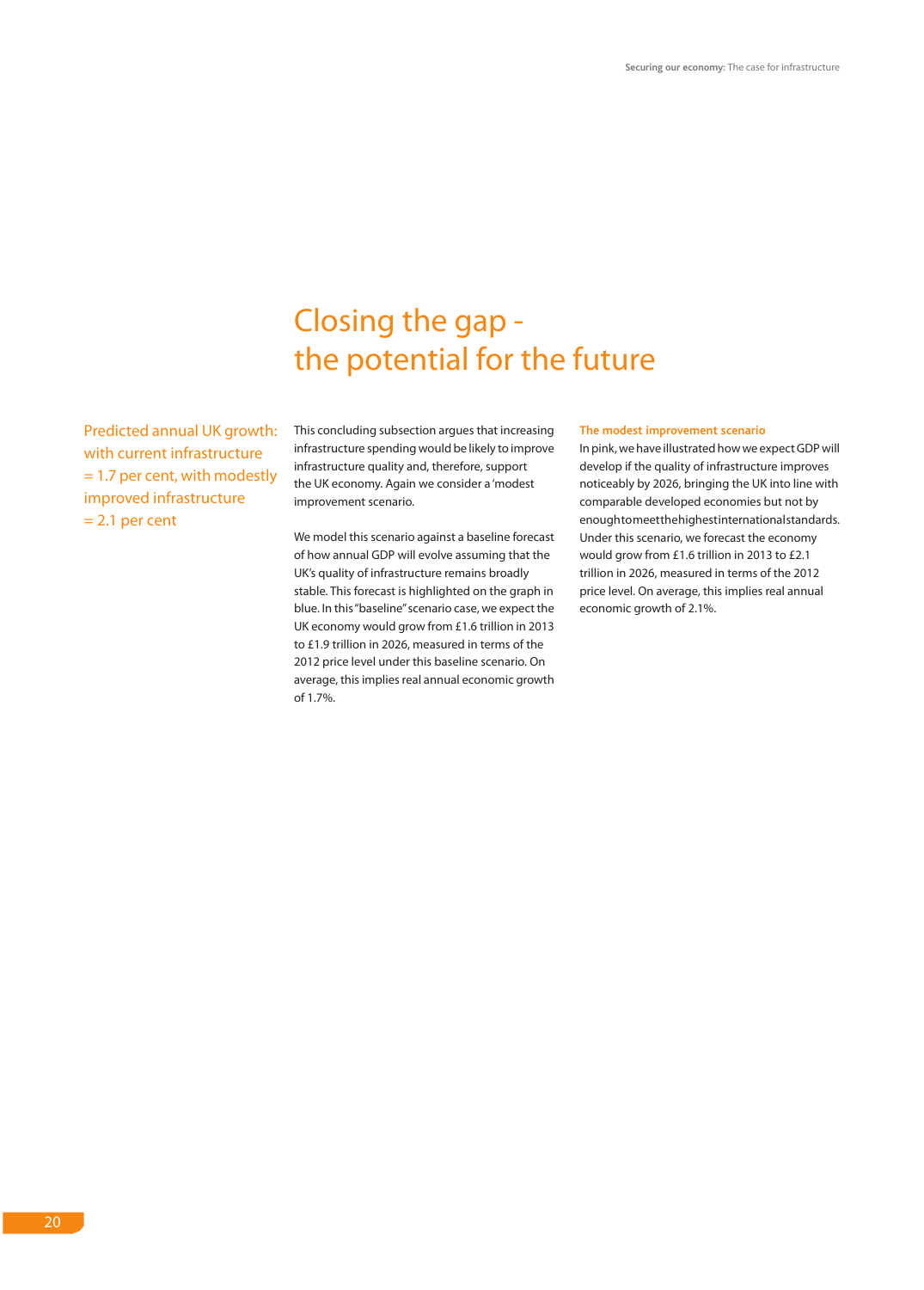

#### **Figure 9: Annual UK GDP under different infrastructure quality forecasting scenarios - billions of pounds in terms of 2012 prices**

- "Actual GDP": A forecast of the actual annual level of UK-wide GDP under the "baseline" scenario.

- "Potential GDP – Modest improvement": A forecast of the level of GDP which would hold under the "modest improvement" scenario forecast projection.

- All figures represent UK-wide GDP for each year of the 2013-26 forecast period in terms of the real 2012 price level.

- Figures were derived by applying our regression model estimates to our in-house projections for real the annual level of GDP in terms of the 2009 price level. We then used our in-house GDP deflator to convert our findings into the 2012 price level.

- Source: Office for National Statistics, World Bank, Cebr analysis.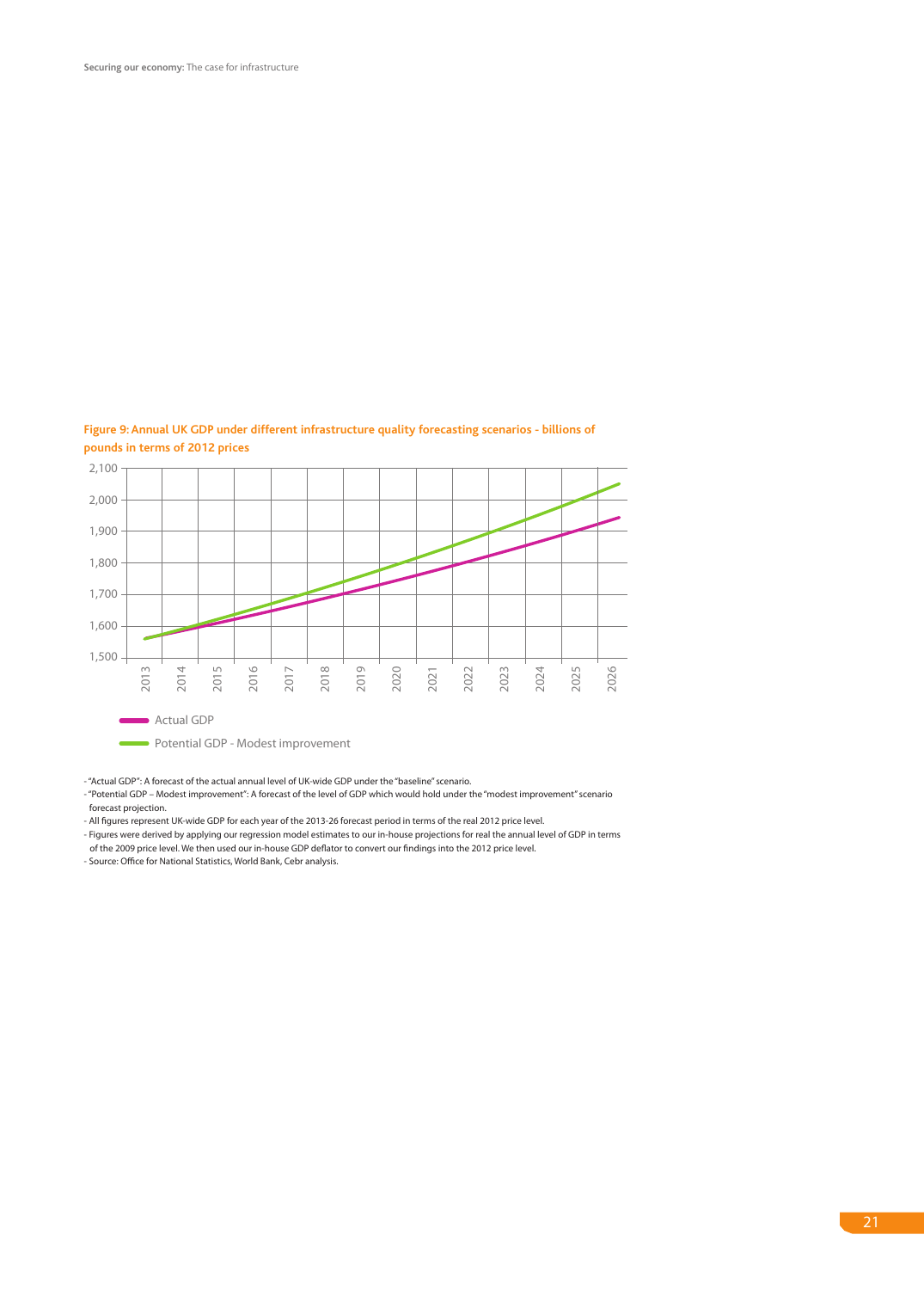### Authorship, disclaimer and notes

#### **Authorship**

This report was written and researched by Daniel Solomon, a Cebr Economist.

This report has been produced by Cebr, an independent economics and business research consultancy established in 1993, providing forecasts and advice to City institutions, government departments, local authorities and numerous blue chip companies throughout Europe.

#### **Disclaimer**

Whilst every effort has been made to ensure the accuracy of the material in this document, neither Centre for Economics and Business Research Ltd (Cebr.) nor the report's authors will be liable for any loss or damages incurred through the use of the report.

#### **Definition**

This report defines infrastructure investment (or "investment","infrastructurespending") asspending on the development of new infrastructure projects, or expenditure on the expansion of existing projects, in a given year or quarter. Infrastructure projects occur in the areas of:

- water and sewerage;
- electricity (generation and distribution);
- roads and railways;
- harbours;
- gas (generation and distribution);
- airports and other air infrastructure; and
- communications (largely telephony and internet infrastructure).

Our definition of infrastructure investment covers investment by the public sector, private sector and investment which occurs under the Private Finance Initiative. Our definition excluded spending on infrastructure maintenance.<sup>25</sup>

**London, May 2013**

1 In GVA terms. GVA is the value of what is produced less the value of the intermediate goods and services used as inputs to produce it.

2 In GVA terms. GVA is the value of what is produced less the value of the intermediate goods and services used as inputs to produce it.

3 Scottish Government, December 2011, "Infrastructure and Investment Plan", Section 1: Why we will invest. http://www.scotland.gov.uk/News/Releases/2011/12/06104509

http://www.scotland.gov.uk/Publications/2011/12/05141922/0 The 2011 IIP is the most recent Plan; the previous IIP was published in 2008.

4 Welsh Government, 2012, "Wales Infrastructure Investment Plan for Growth and Jobs 2012". http://wales.gov.uk/funding/wiip2012/?lang=en

5 All infrastructure investment figures in this section are in terms of real 2012 prices, unless otherwise stated.

6 The cost was £4.7 billion in 1985 pounds, grown to £10.5 billion using the GDP deflator

7 Again, these figures are in terms of the 2012 price level.

8 This £14.8 billion figure is the nominal funding packet agreed over the lifecycle of the construction project. See: http://www.crossrail.co.uk/about-us/funding#.UW6wrbWG2n9

9 HIS, 2008, "IHS Global Insight: U.K. Chancellor Unveils £20-bil. Fiscal Stimulus Package in Bid to Limit Recession".

10Office for National Statistics, Jan 2013, "Output in the Construction Industry: January 2013", Table 5.

11OECD, 2010, Going for Growth, 2010: Country Notes – UK.

<sup>12</sup>Rodriguez, 2007, "Have collapses in infrastructure spending led to cross country divergence in per capita GDP?", United Nations Department for Economic and Social Affairs working paper 52.

<sup>13</sup>This is because the UK's overall competitiveness ranking can be thought of as a weighted average of several indicators, one of which captures the quality of UK infrastructure. See: World Economic Forum, 2012-13, 2012-13 Global Competitiveness Report, Appendix A: Calculation of the sustainability-adjusted GCI (Global Competitiveness Index).

<sup>14</sup>That is, the value of what is produced less the value of the intermediate goods<br>and services used as inputs to produce it. GVA is also commonly known as<br>income from production and is distributed in three directions - t to shareholders and other financiers and to government. GVA is linked as a measurement to GDP – both being a measure of economic output. That relationship is (GVA + Taxes on products - Subsidies on products = GDP). Because taxes and subsidies on individual product categories are only available at the whole economy level (rather than at the sectoral or regional level), GVA tends to be used for measuring things like gross regional domestic product and other measures of economic output of entities that are smaller than the whole economy.

<sup>15</sup>ONS supply-use tables 2010 (combined use matrix) and Cebr analysis.

<sup>16</sup>GDP is an economy-wide concept; it does not strictly pertain to individual<br>sectors. The data presented in Figures 6 and 7 simply indicate how one might<br>think of the GDP impact of infrastructure investment being distrib the different sectors of the economy.

17Our assumption that the project

will raise construction sector employment by 10,000 jobs directly is based on analysis by the Department for Transport. See: Department for Transport, January 2013, High Speed Rail - "Investing in Britain's future - Phase Two: The route to Leeds, Manchester and beyond", paragraph 3.6.

18This assumption is based on an estimate by Crossrail. See: http://www.crossrail. co.uk/careers/#.UW10qbWG2n8

19HM Treasury, November 2011, "National Infrastructure Plan: 2011", Section 1: Introducti

<sup>26</sup>SeeWorld Economic Forum, 2012-13, 2012-13 Global Competitiveness Report<br>and Rodriguez, 2007, "Have collapses in infrastructure spending led to cross<br>country divergence in per capita GDP?", United Nations Department for

21See Figure 5 in subsection 3.4 of this report.

22This conclusion is supported by Rodriguez (2007), the World Economic Forum (2012-13) and OECD (2010).

23This infrastructure quality cost is given in real terms, in terms of the 2000 price level.

24This infrastructure quality cost is given in real terms, in terms of the 2012 price level.

<sup>25</sup>Office for National Statistics, Jan 2013, "Output in the Construction Industry: January 2013", Table 5 and Background notes.